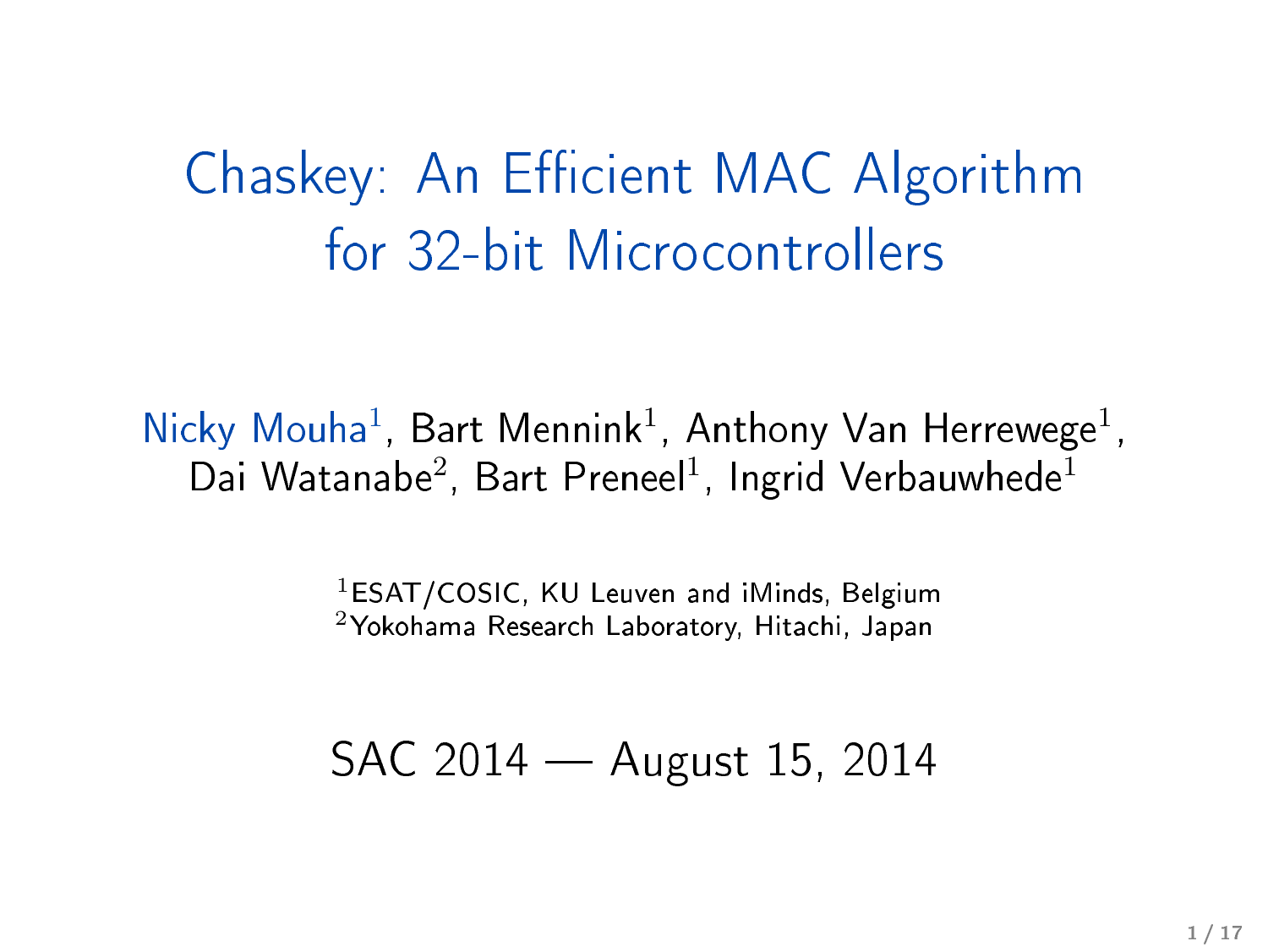MAC Algorithm for Microcontrollers

### **Message Authentication Code (MAC)**

- MAC<sub>K</sub> $(m) = \tau$
- Authenticity, no confidentiality
- 
- Same key for MAC generation and verification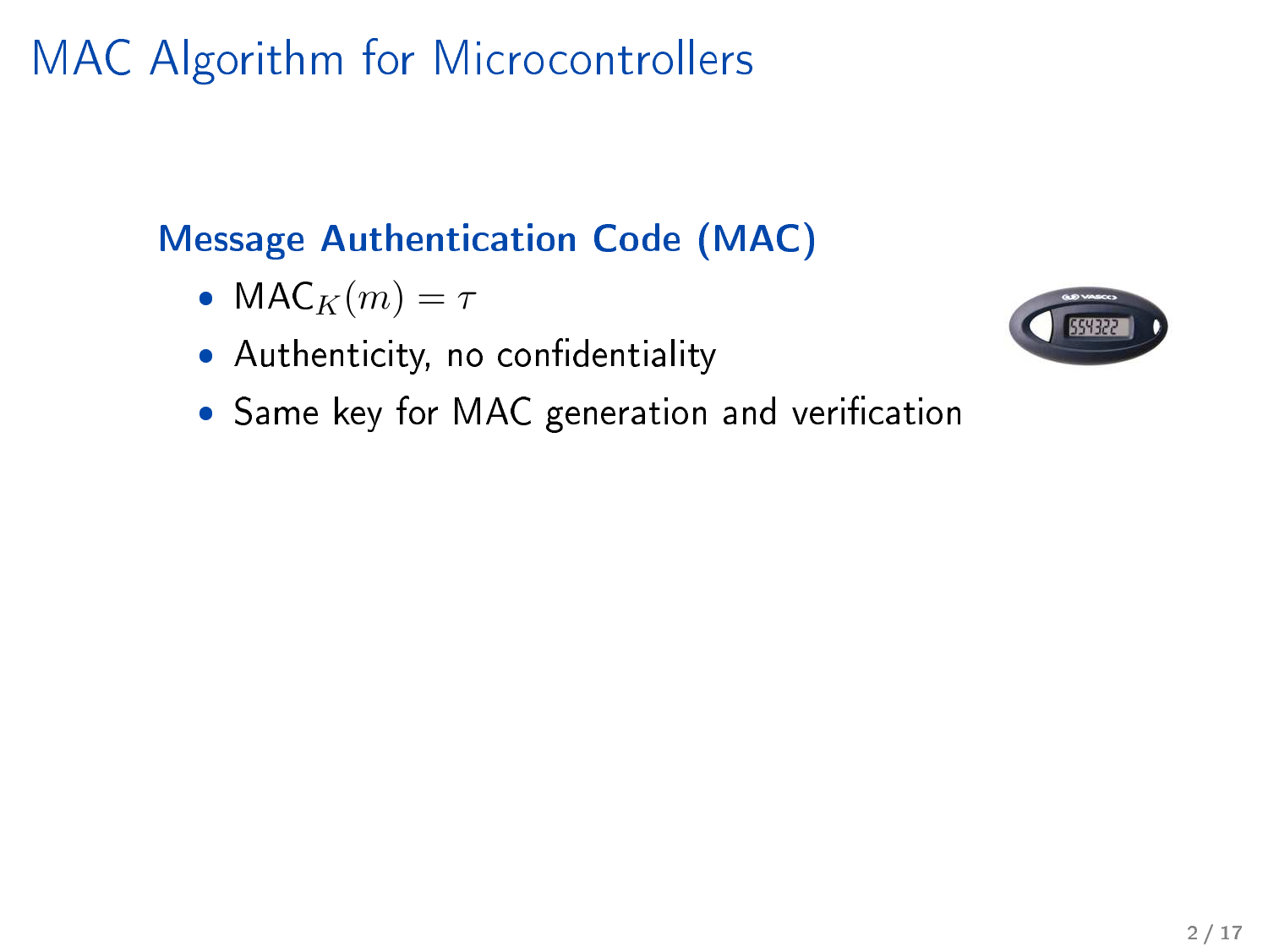**MAC Algorithm for Microcontrollers** mac Algorithm for Michael Algorithm for Michael Algorithm for Michael Algorithm for Michael Algorithm for Mich

### Message Authentication Code (MAC)

- MAC $_K(m) = \tau$
- Authenti
ity, no ondentiality
- Same key for MAC generation and veri
ation

#### **Microcontroller**

- Cheap 8/16/32-bit pro
essor: USD 25-50¢
- Appli
ations: home, medi
al, industrial,...
- Ubiquitous: 30-100 in any re
ent ar



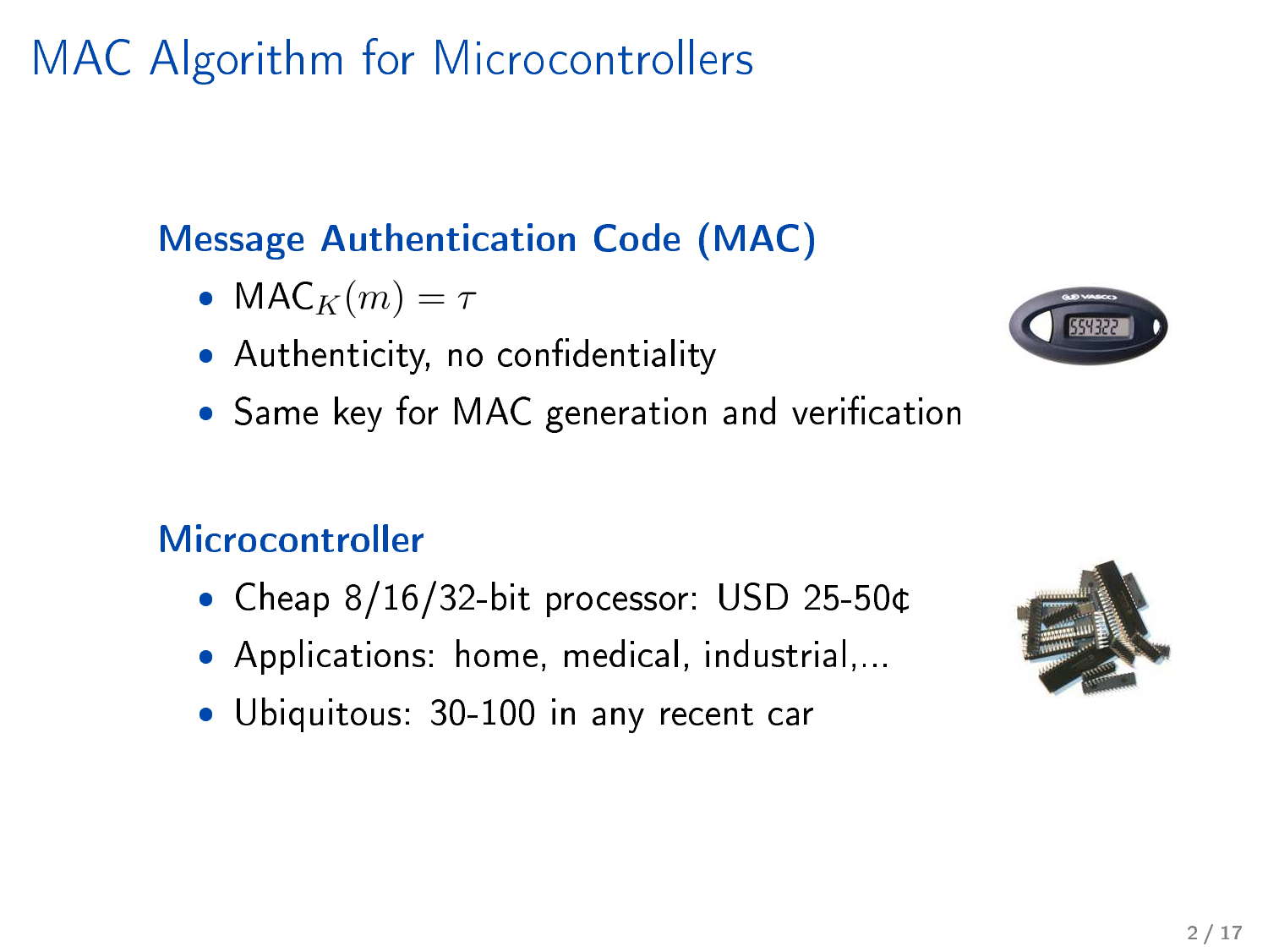## Design

#### **Requirements**

- Drop-in repla
ement for AES-CMAC (variant of CBC-MAC for variable-length messages)
- Same fun
tionality and se
urity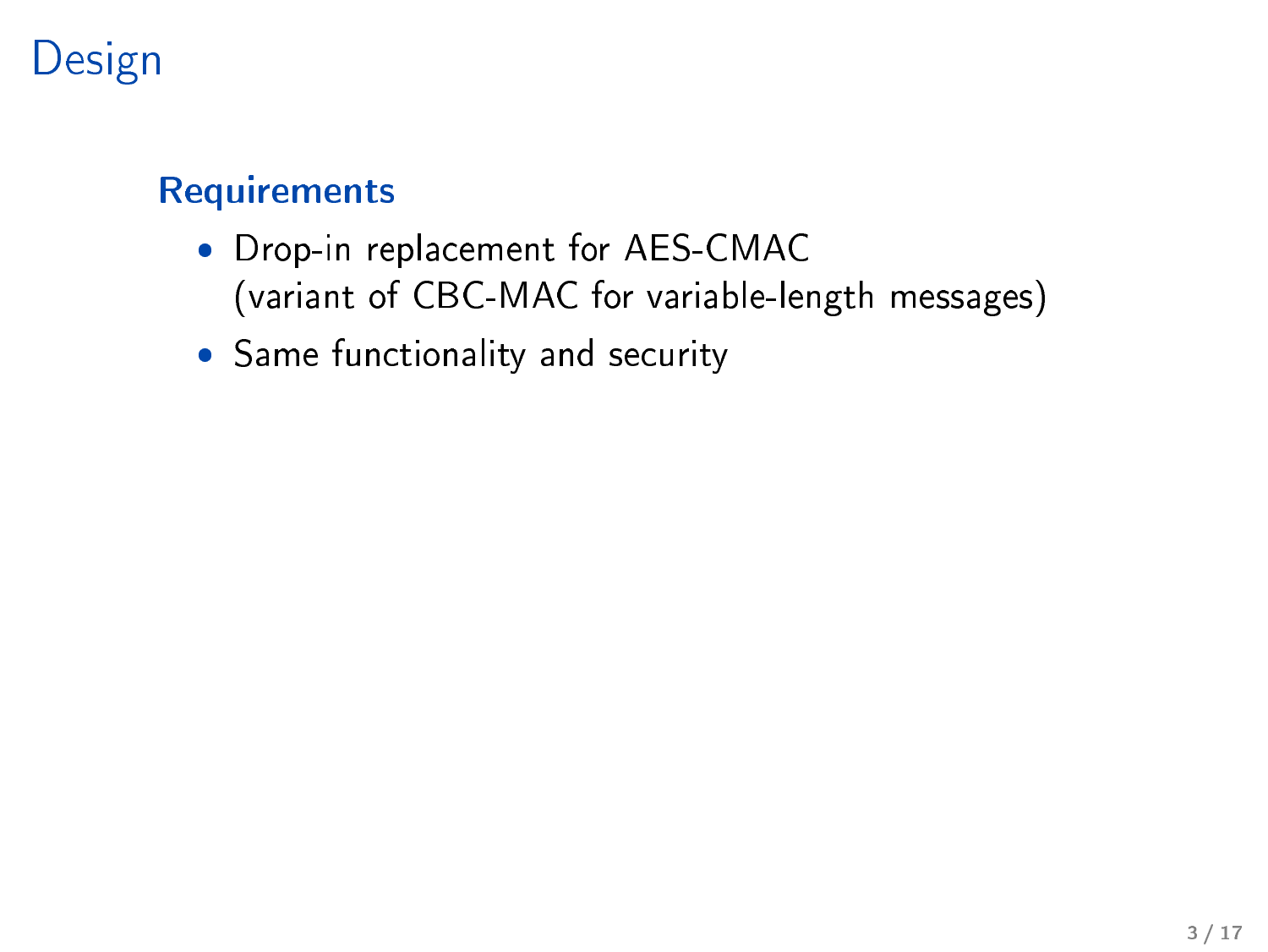## Design

#### **Requirements** Requirements

- Drop-in repla
ement for AES-CMAC (variant of CBC-MAC for variable-length messages)
- Same fun
tionality and se
urity

#### Speed

• "Ten times faster than AES"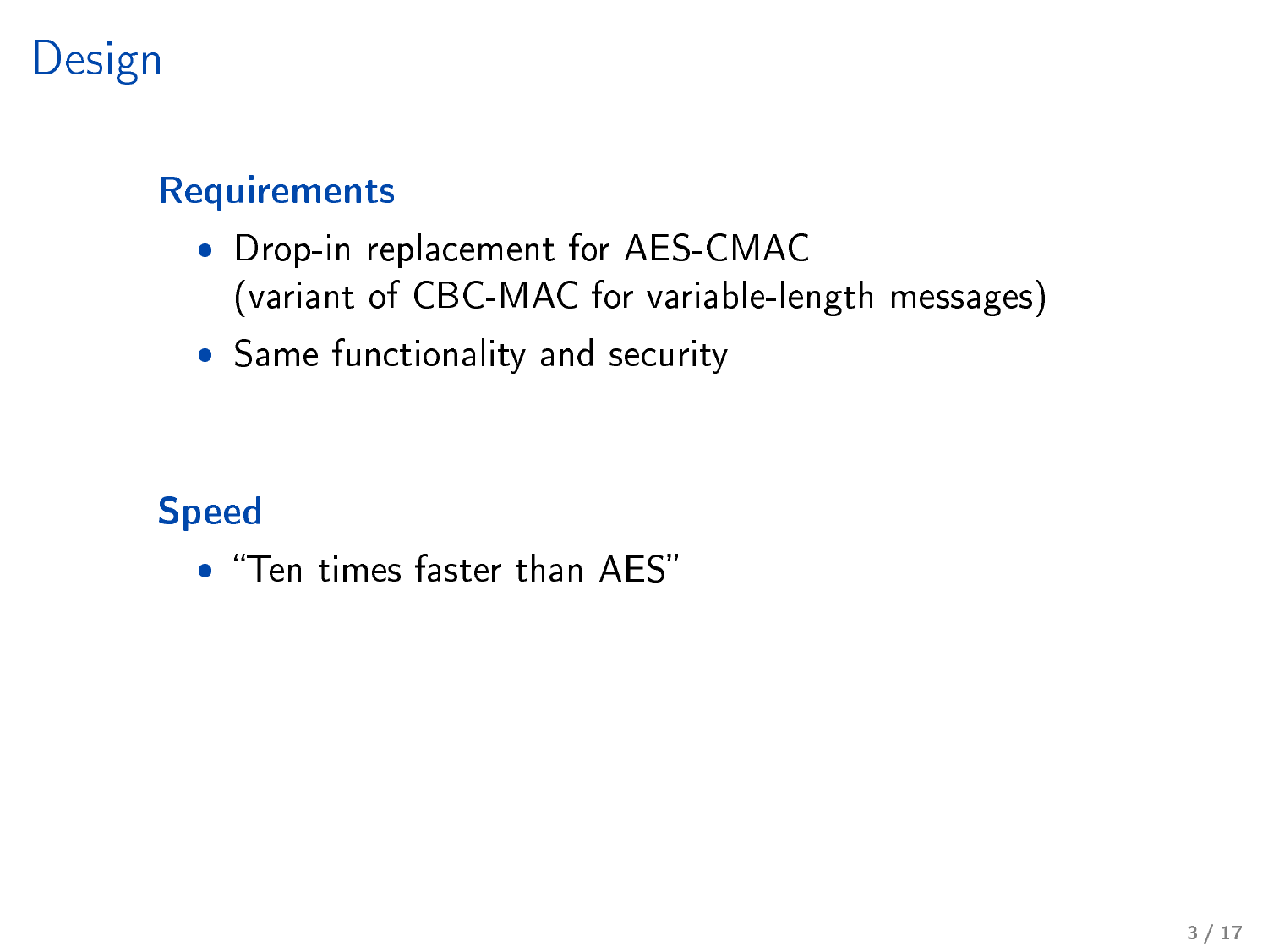## Design

#### **Requirements**

- Drop-in replacement for AES-CMAC (variant of CBC-MAC for variable-length messages)
- Same functionality and security

#### **Speed**

• "Ten times faster than AES"

#### **Approach**

• Dedicated design for microcontrollers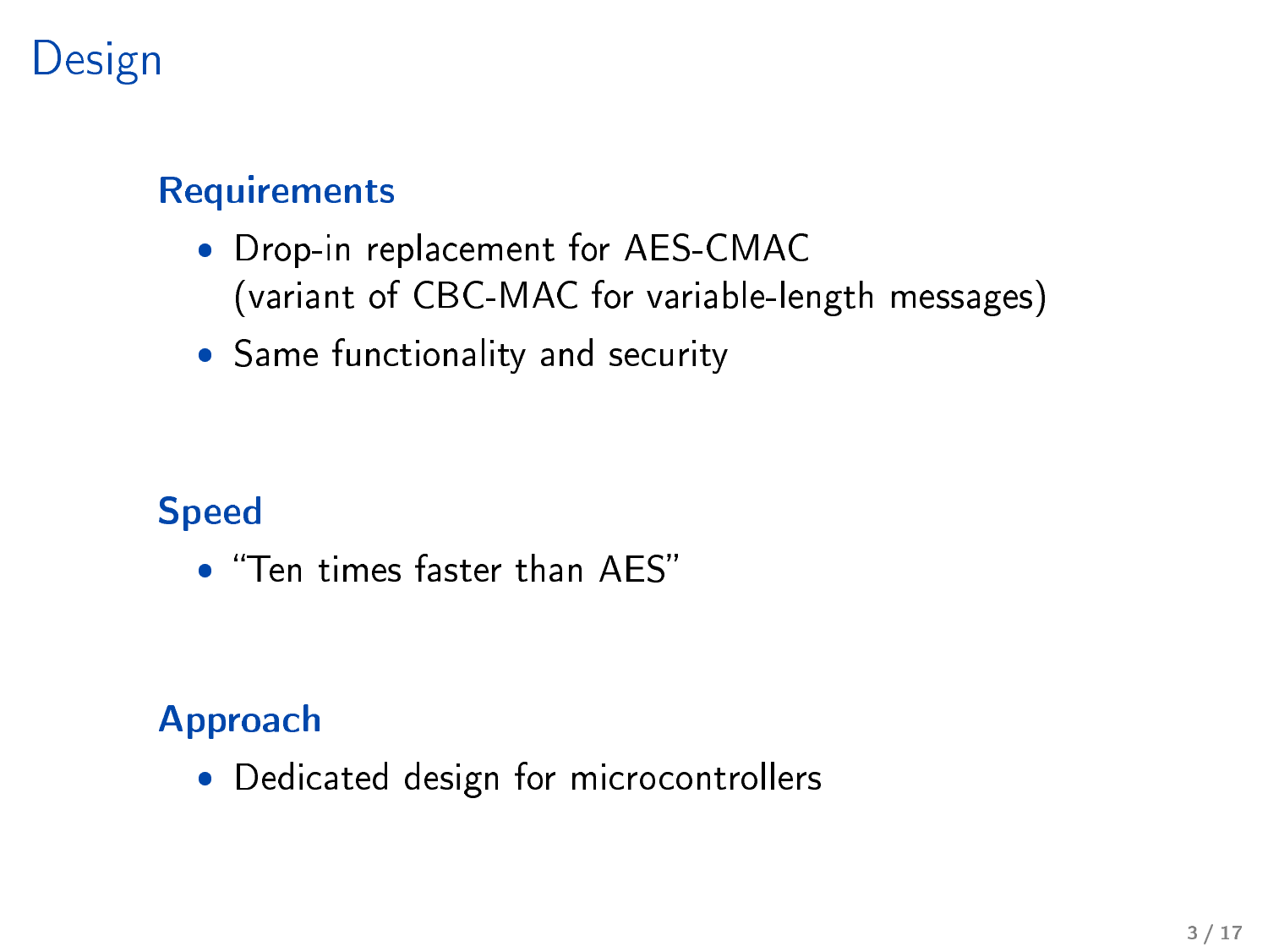### Commonly used MACs

### Based on (cryptographic) hash function

- Example: HMAC, SHA3-MAC
- e under alle size, size is a size is size in the size of  $\mathcal{L}_i$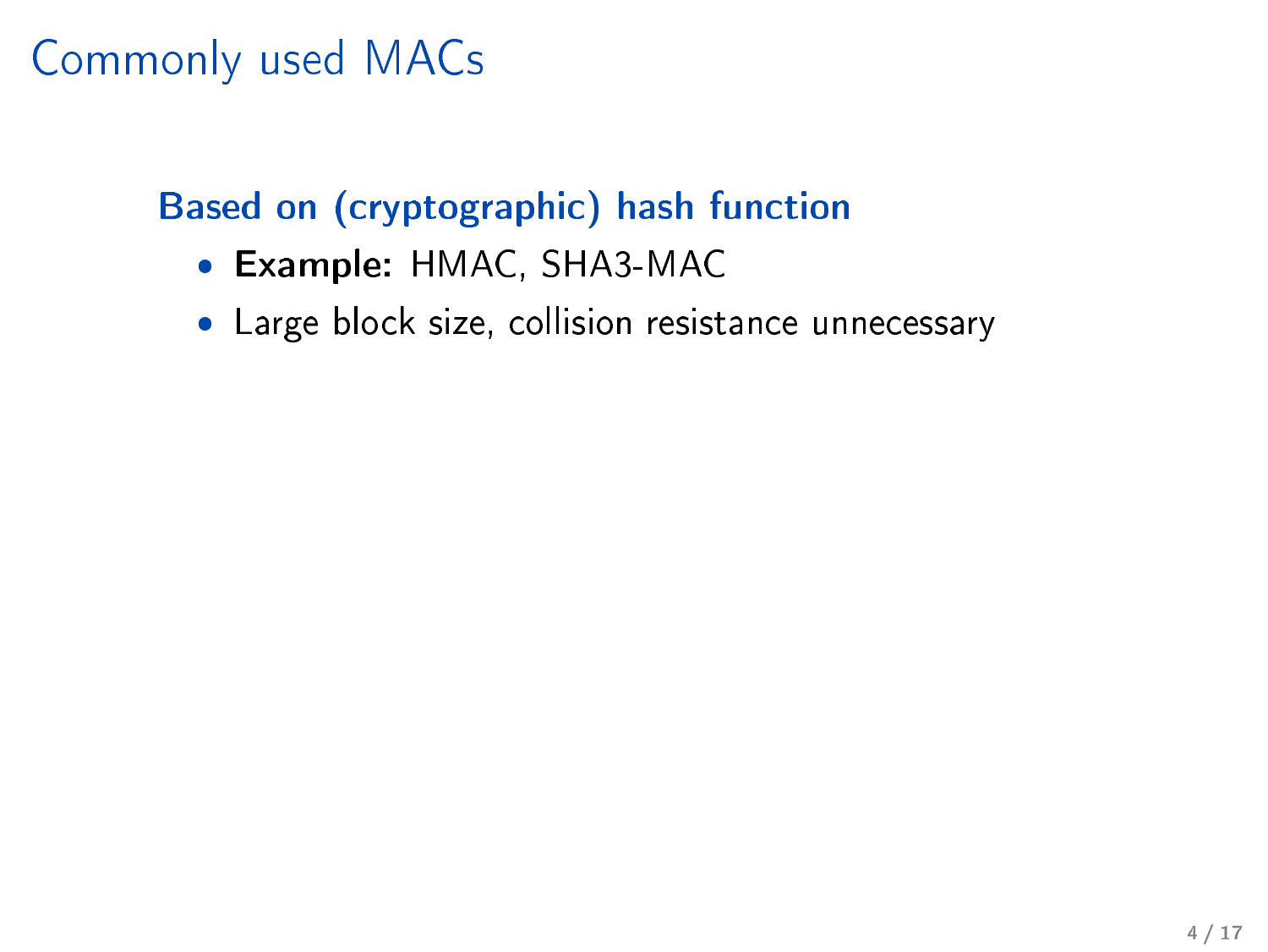### Commonly used MACs

### Based on (cryptographic) hash function

- Example: HMAC, SHA3-MAC
- Large block size, collision resistance unnecessary Large blo
k size, ollision resistan
e unne
essary

### Based on universal hashing

- Examples: UMAC, Polynamic Properties
- requires: cross, concentrative multiply, long tags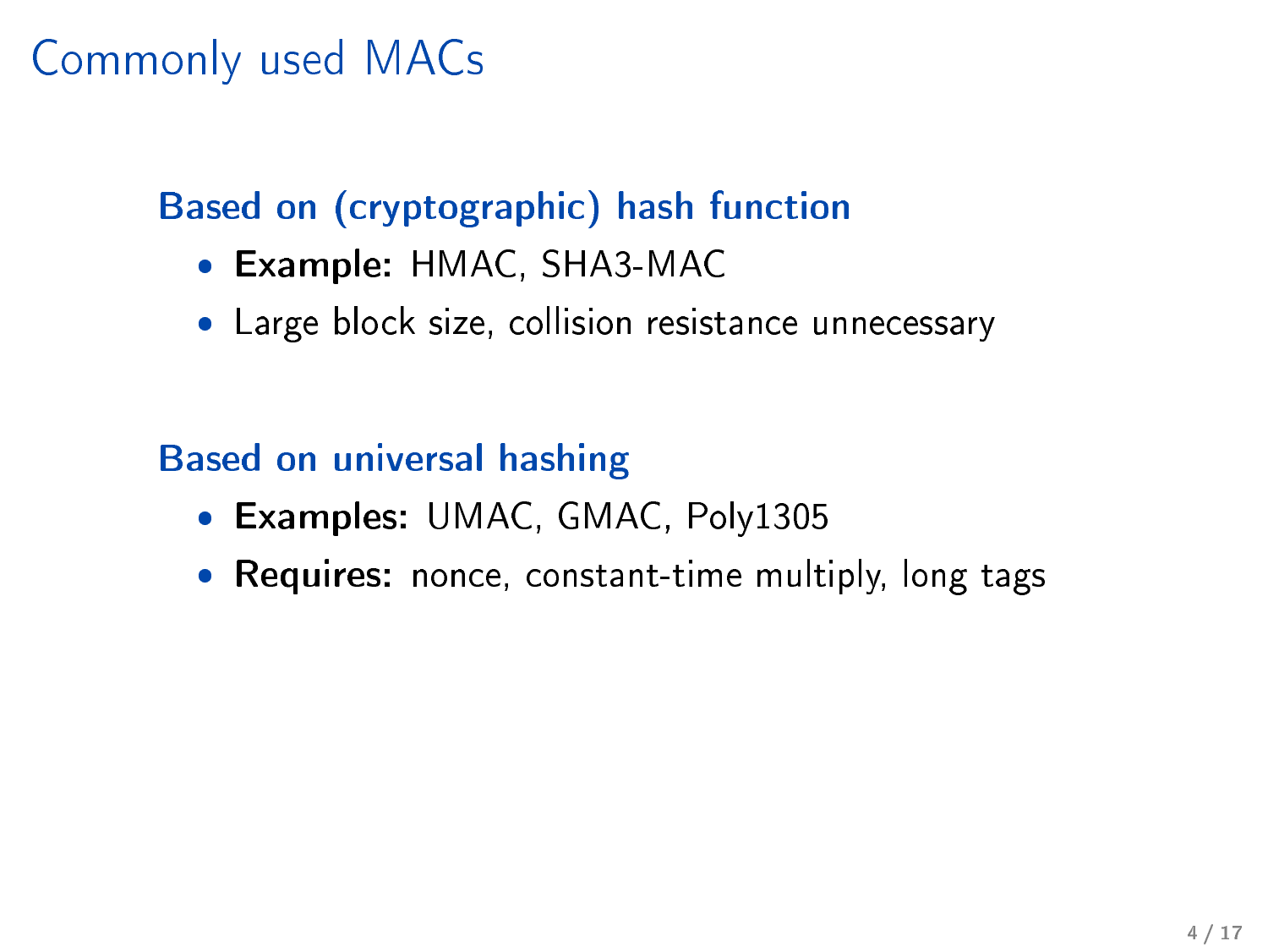#### **Commonly used MACs** Commonly used MACs

### Based on (cryptographic) hash function

- Example: HMAC, SHA3-MAC
- Large block size, collision resistance unnecessary Large blo
k size, ollision resistan
e unne
essary

#### Based on universal hashing

- Examples: UMAC, Polynamic Properties
- requires: cross, concentrative multiply, long tags

#### Based on block cipher

Example: CMAC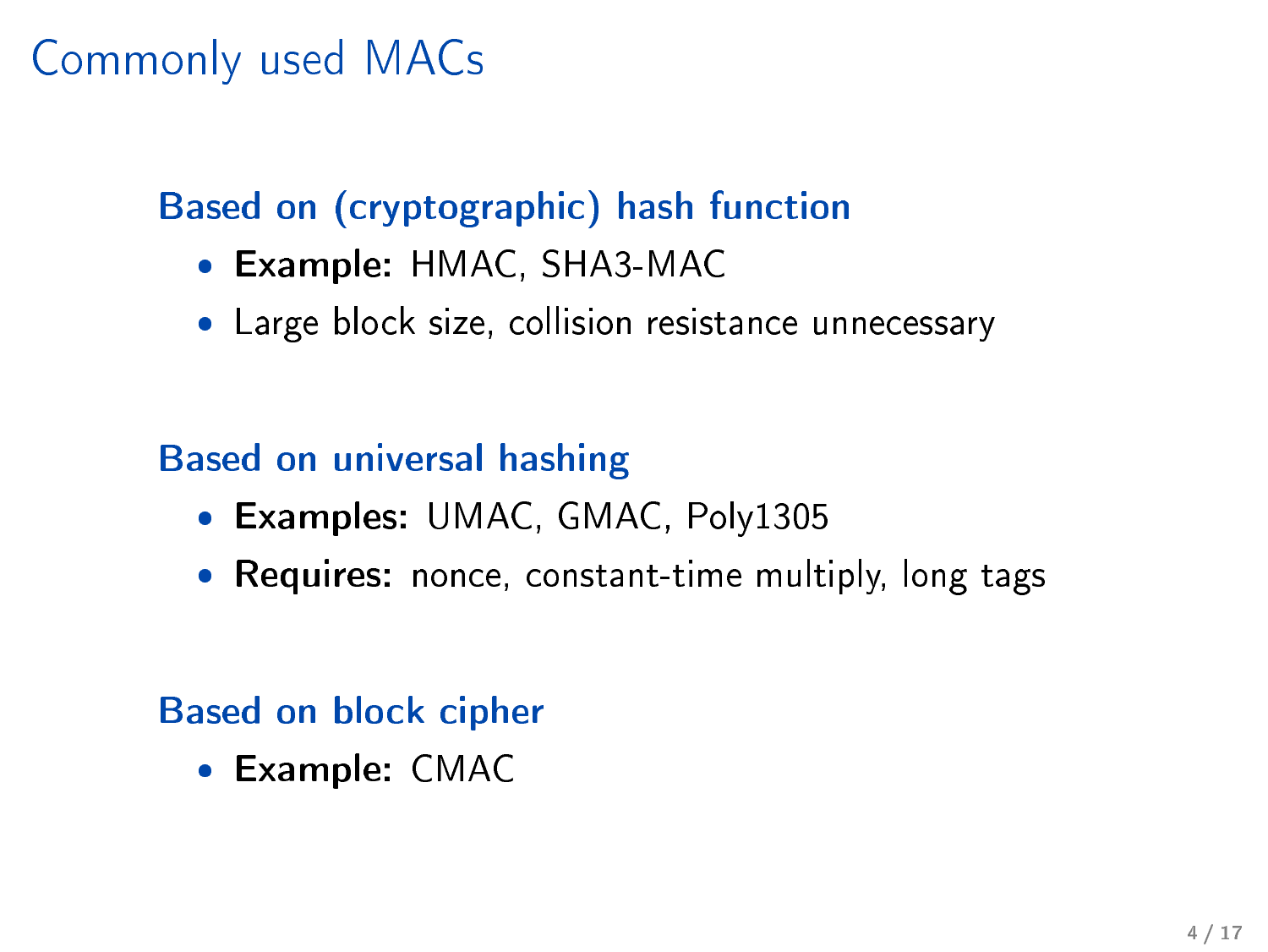#### **Commonly used MACs** Commonly used MACs

### Based on (cryptographic) hash function

- Example: HMAC, SHA3-MAC
- Large block size, collision resistance unnecessary Large blo
k size, ollision resistan
e unne
essary

#### Based on universal hashing

- Examples: UMAC, Polynamic Properties
- requires: cross, concentrative multiply, long tags

#### Based on block cipher

- Example: CMAC
- Problem: ten times too slow!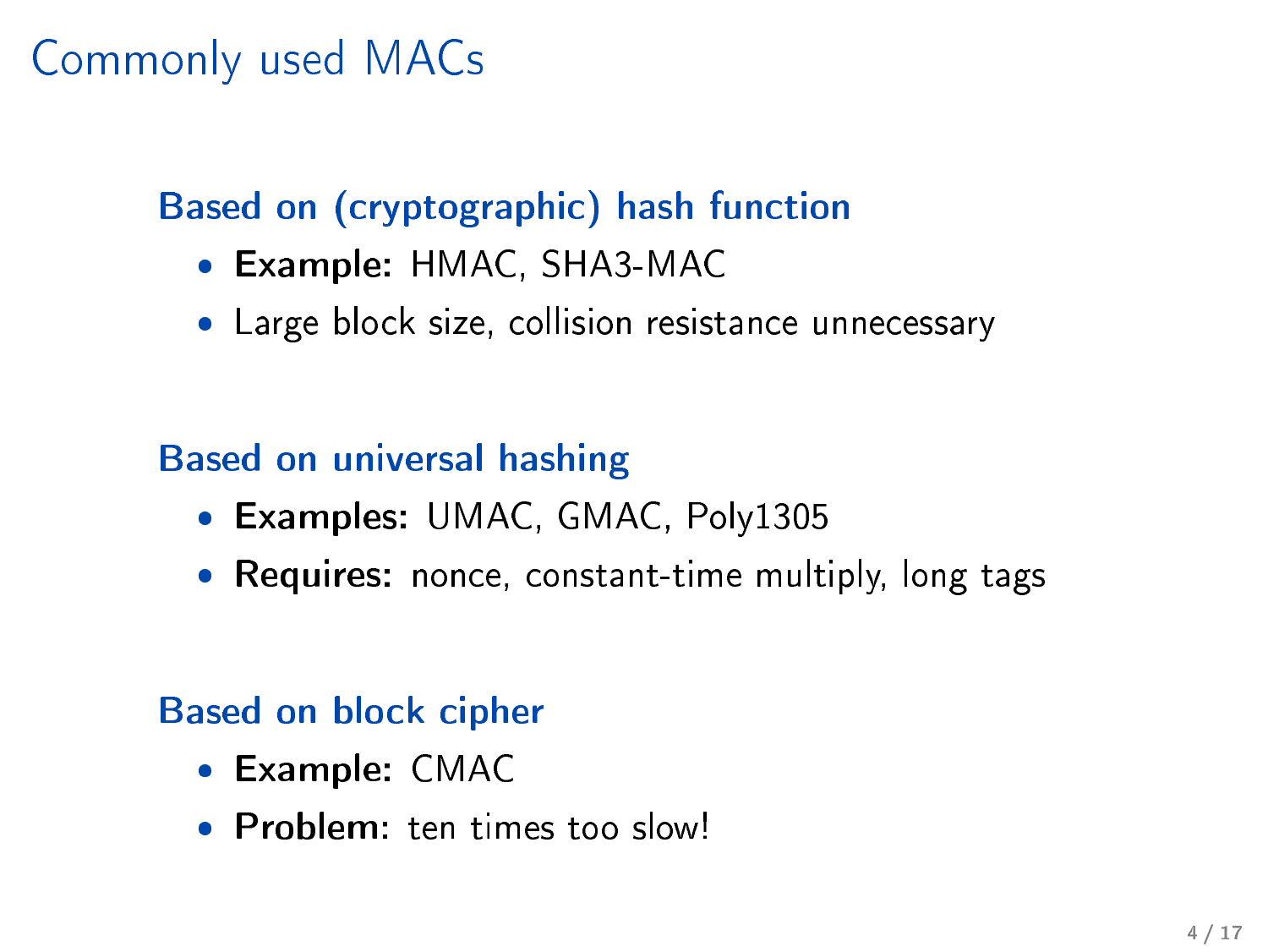### Our Approach

### Every cycle counts!

- · Avoid load/store: keep data in registers
- Avoid bit masking
- Make optimal use of instruction set

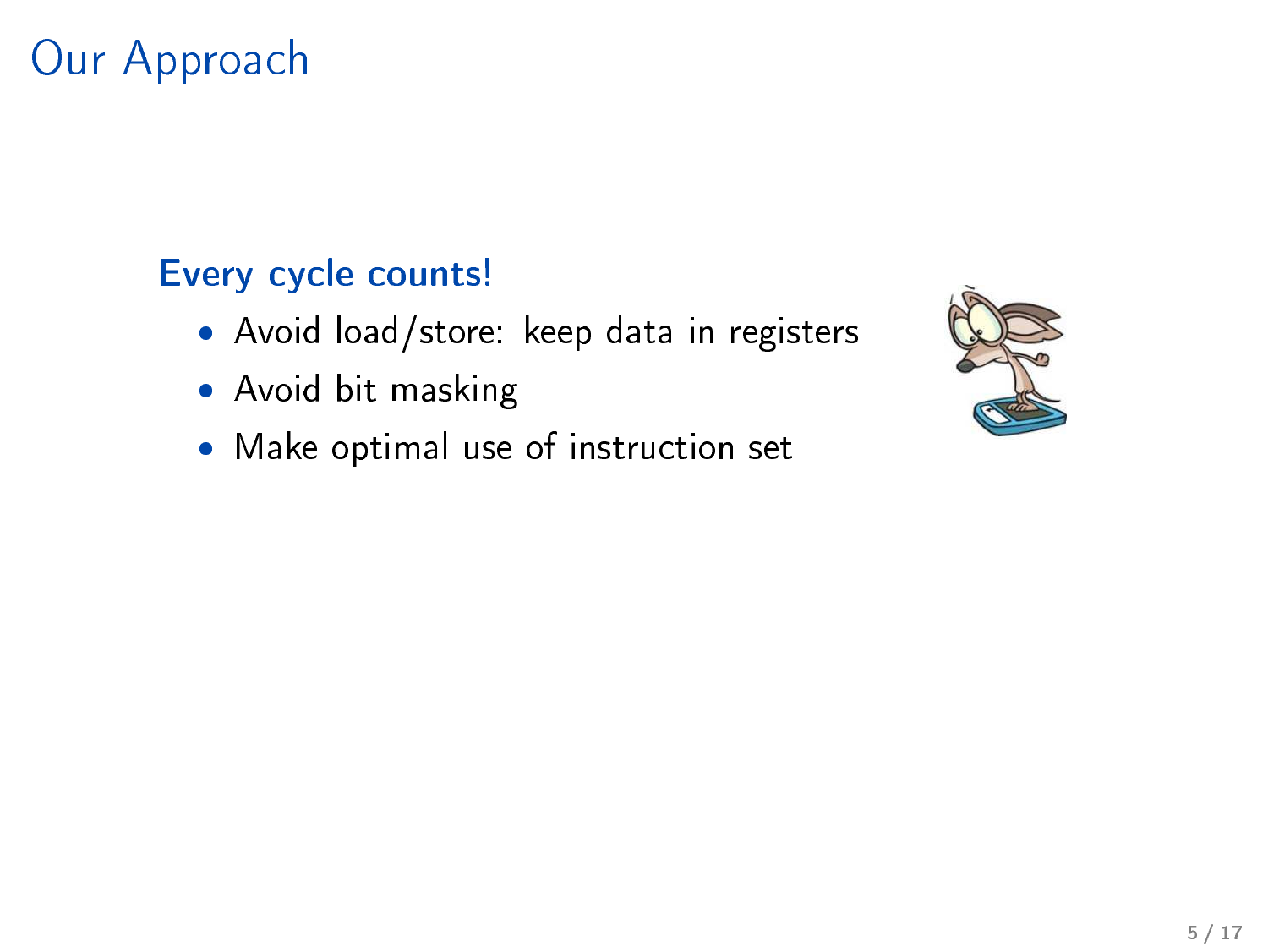### Our Approa
h

### Every cycle counts!

- Avoid load/store: keep data in registers
- Avoid bit masking
- make optimal use of instruments of instruments



### Bridging the gap

- Cryptanalysis
- Implementation

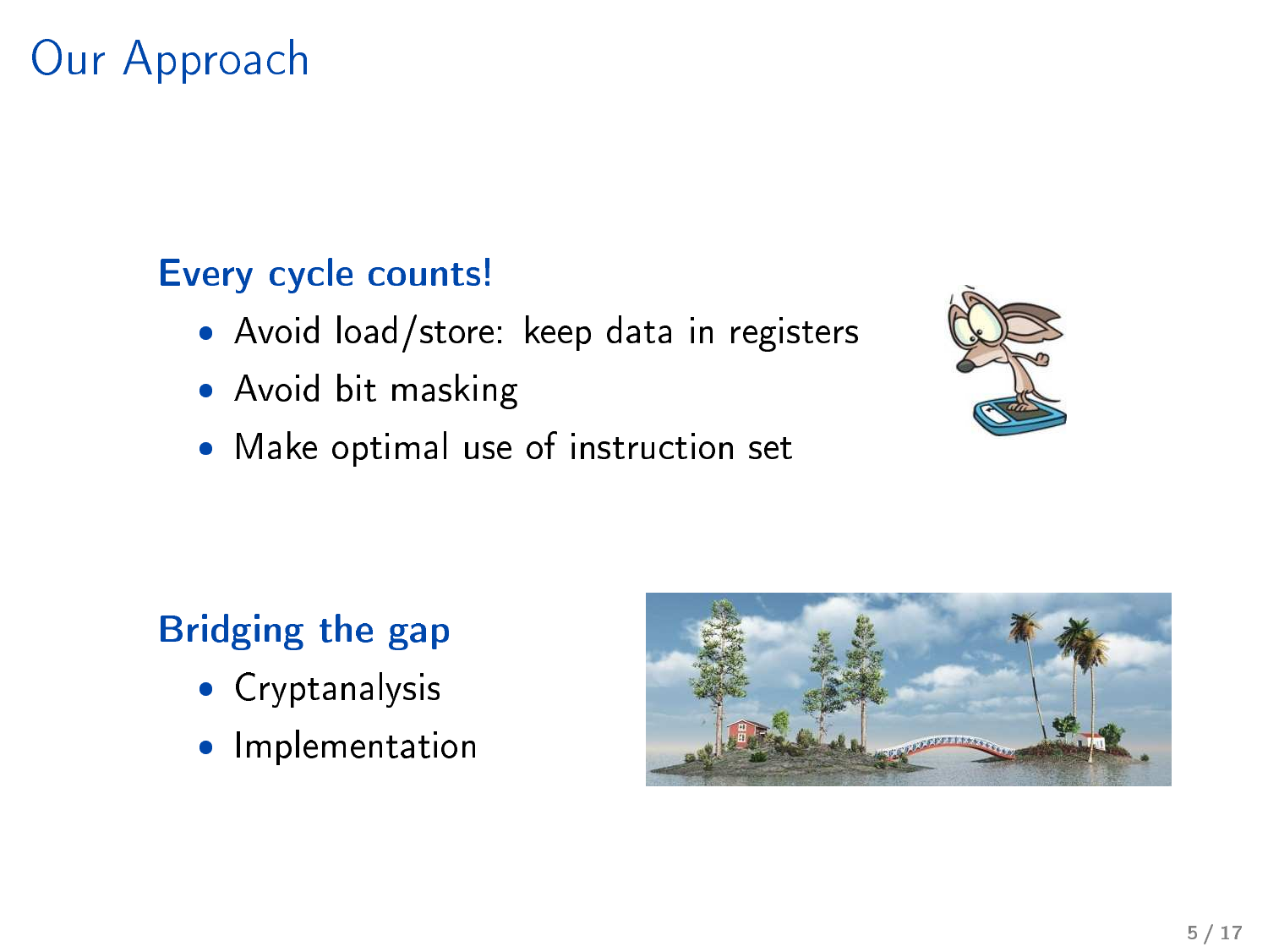### **Which primitive?**

• Cryptographic hash function X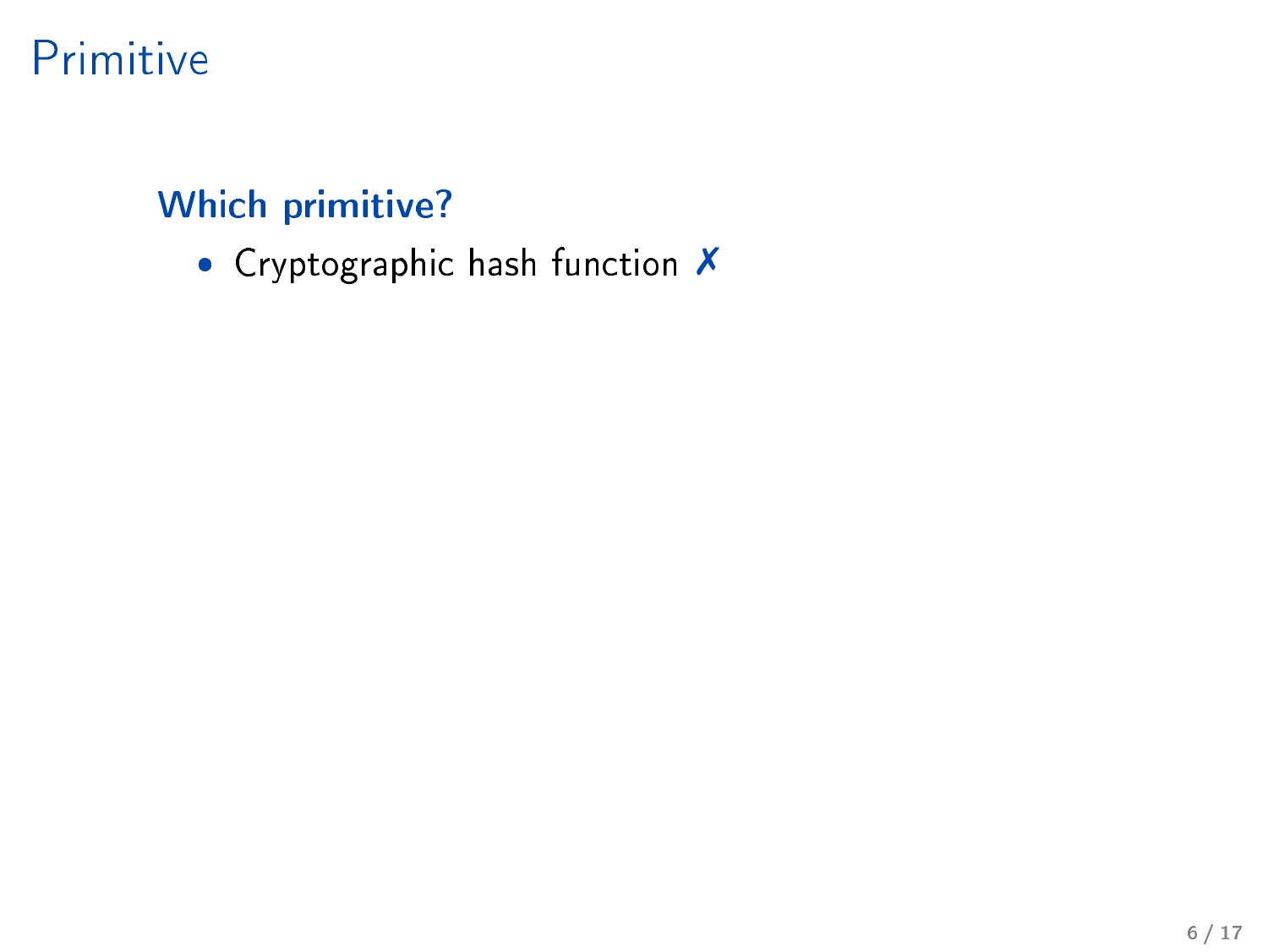### Which primitive?

- Cryptographic hash function X
- Universal hash function X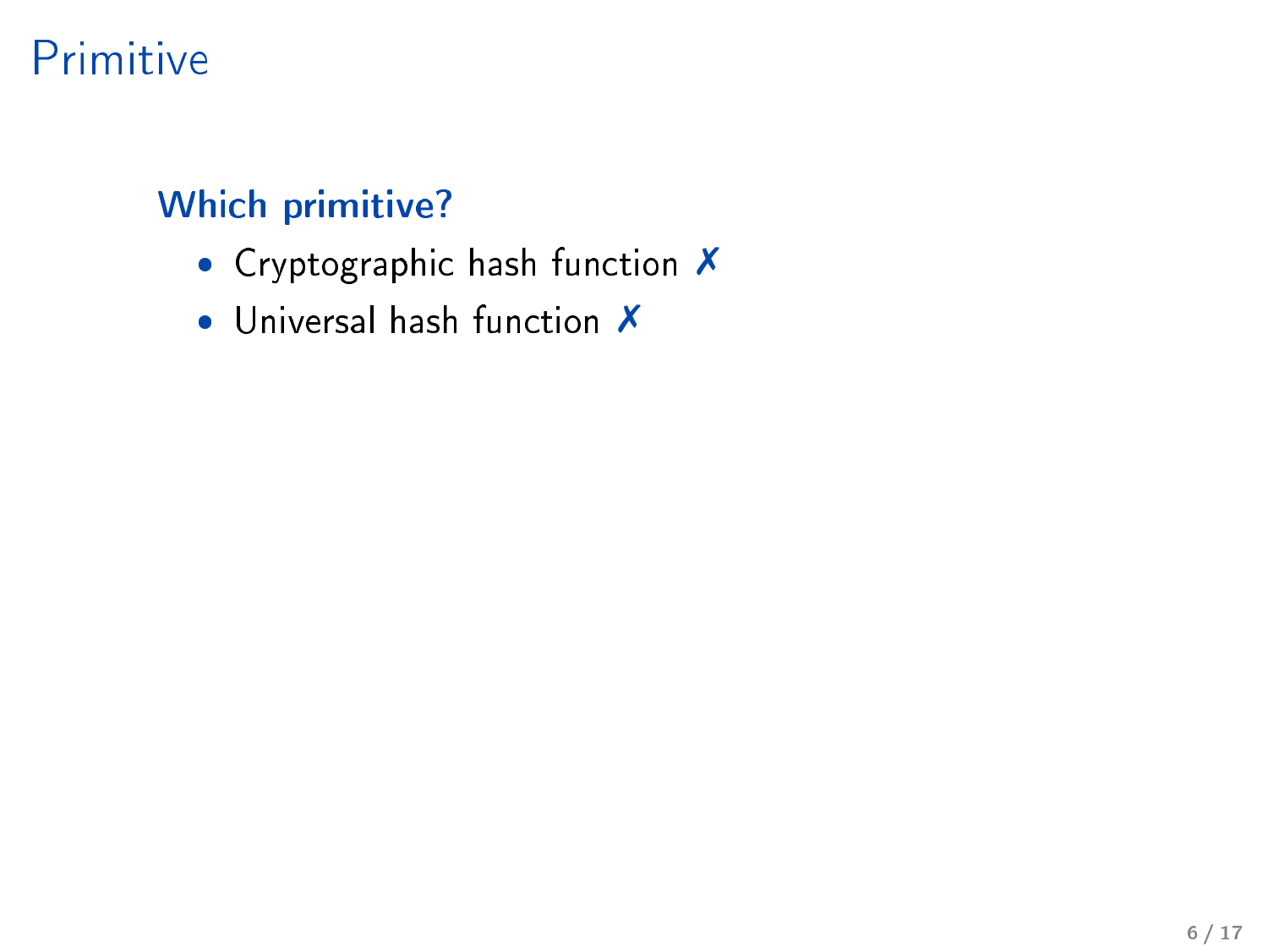### **Which primitive?**

- Cryptographic hash function X
- Universal hash function X
- Block cipher X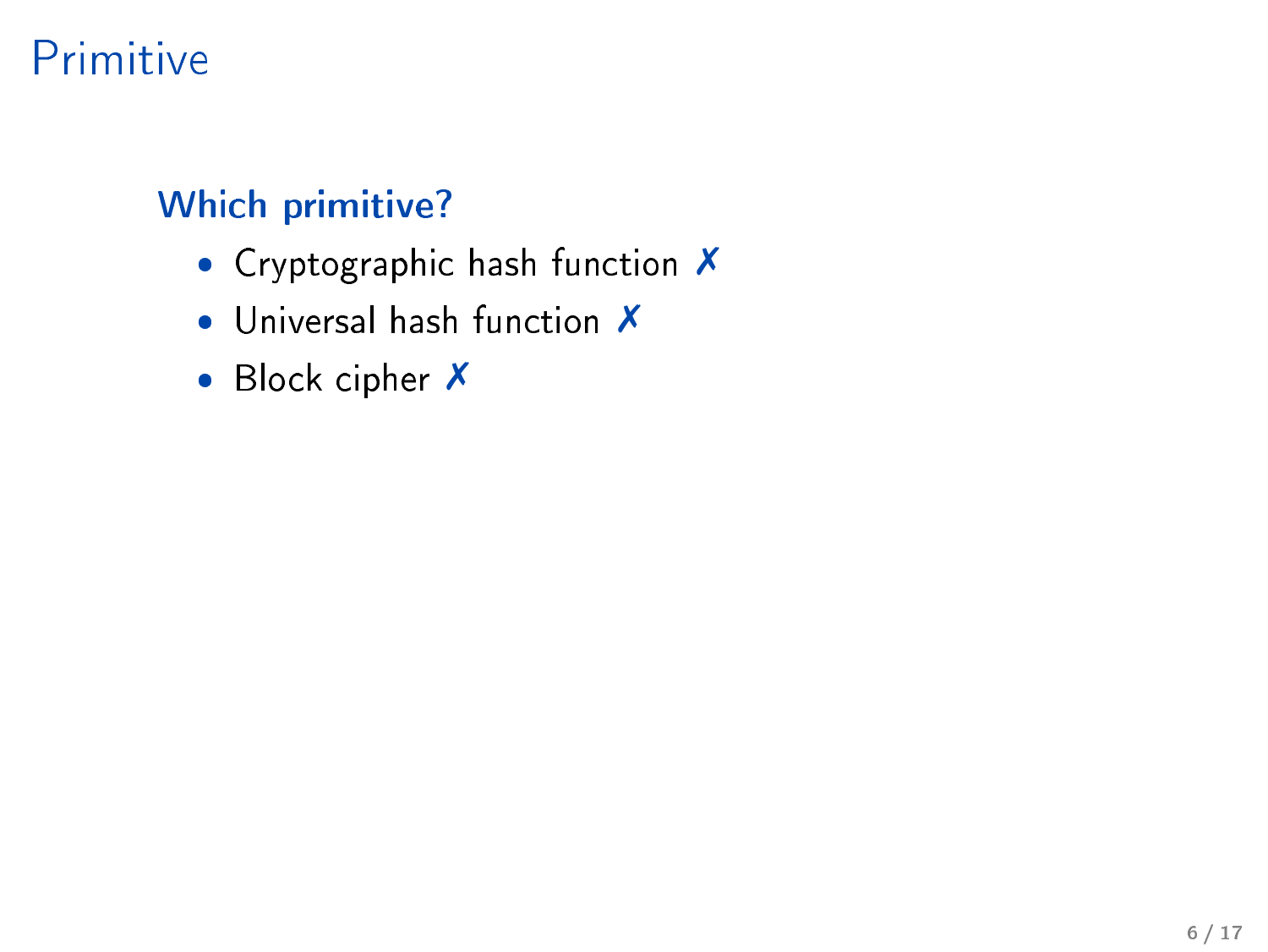### **Which primitive?**

- Cryptographic hash function X
- Universal hash function X
- Block cipher X
- · Ideal permutation X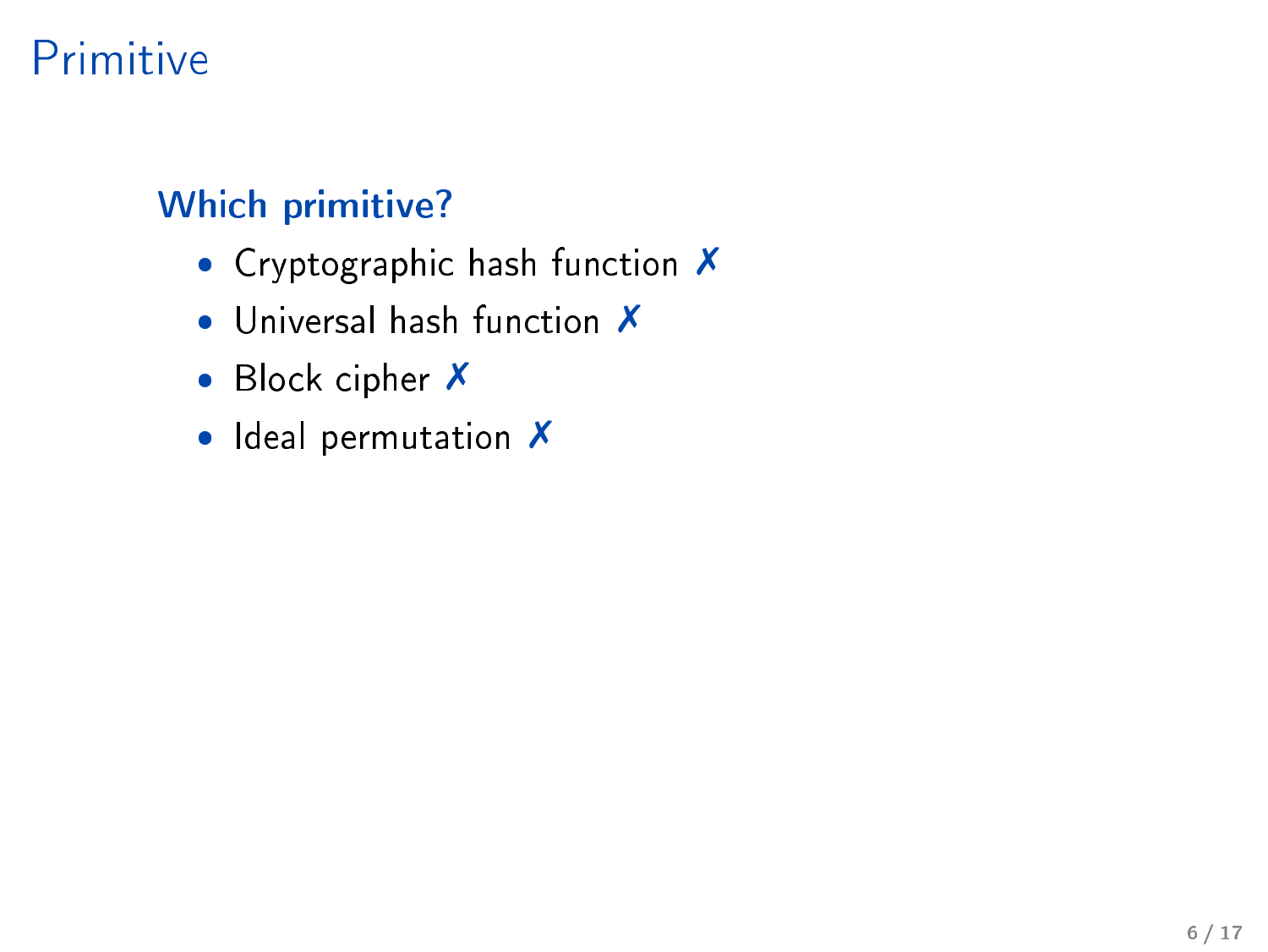### Which primitive?

- Cryptographic hash function X
- Universal hash function X
- Block cipher X
- Ideal permutation X

 $\Big \} \rightarrow$  Even-Mansour Block Cipher  $\checkmark$ 

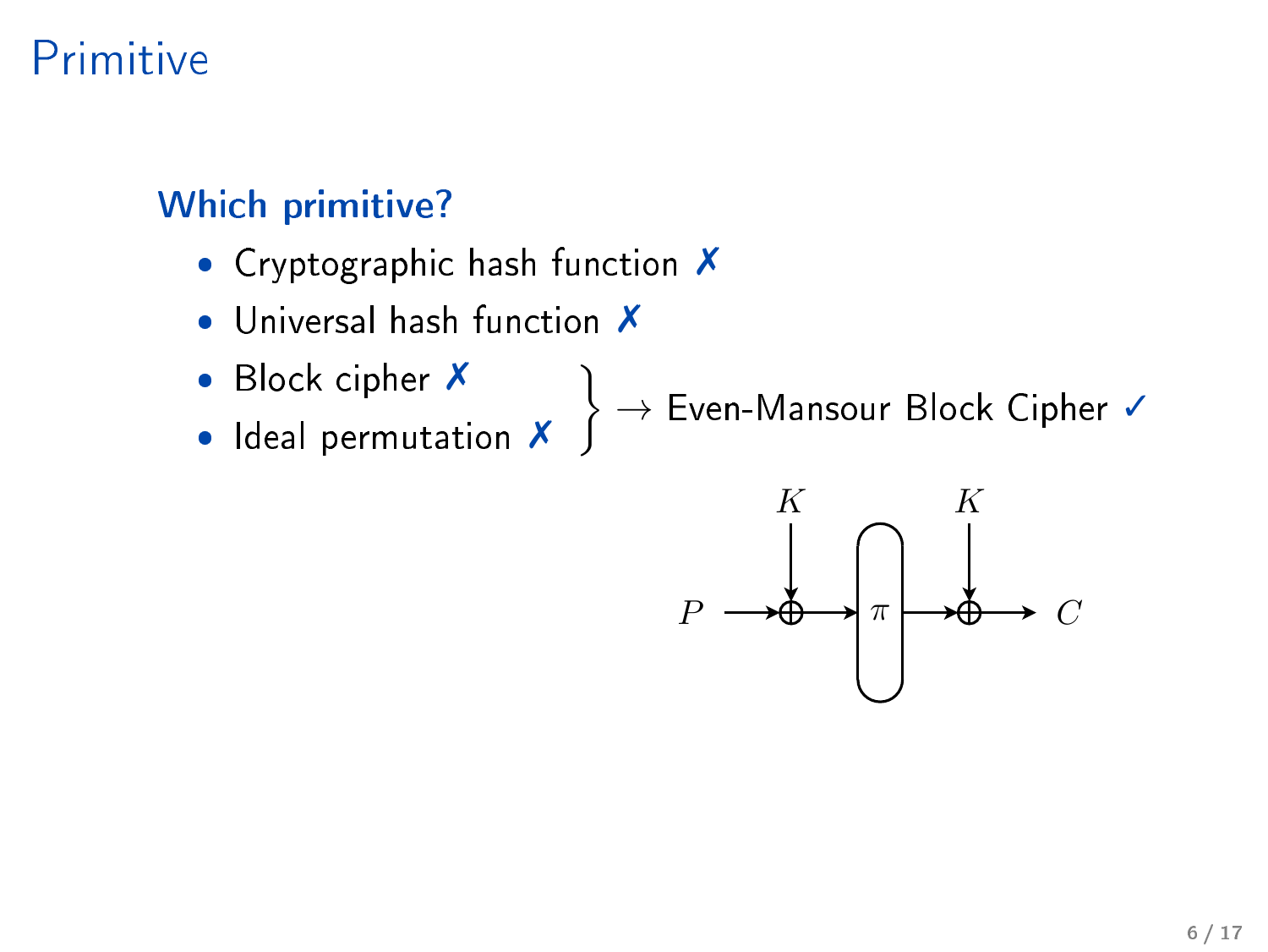### **Which primitive?**

- Cryptographic hash function X
- Universal hash function X
- 
- 

• Block cipher  $\mathbf{x}$ <br>• Ideal permutation  $\mathbf{x}$   $\rightarrow$  Even-Mansour Block Cipher  $\checkmark$ 



#### **Related-key attacks**

· Insecure: choose uniformly random keys!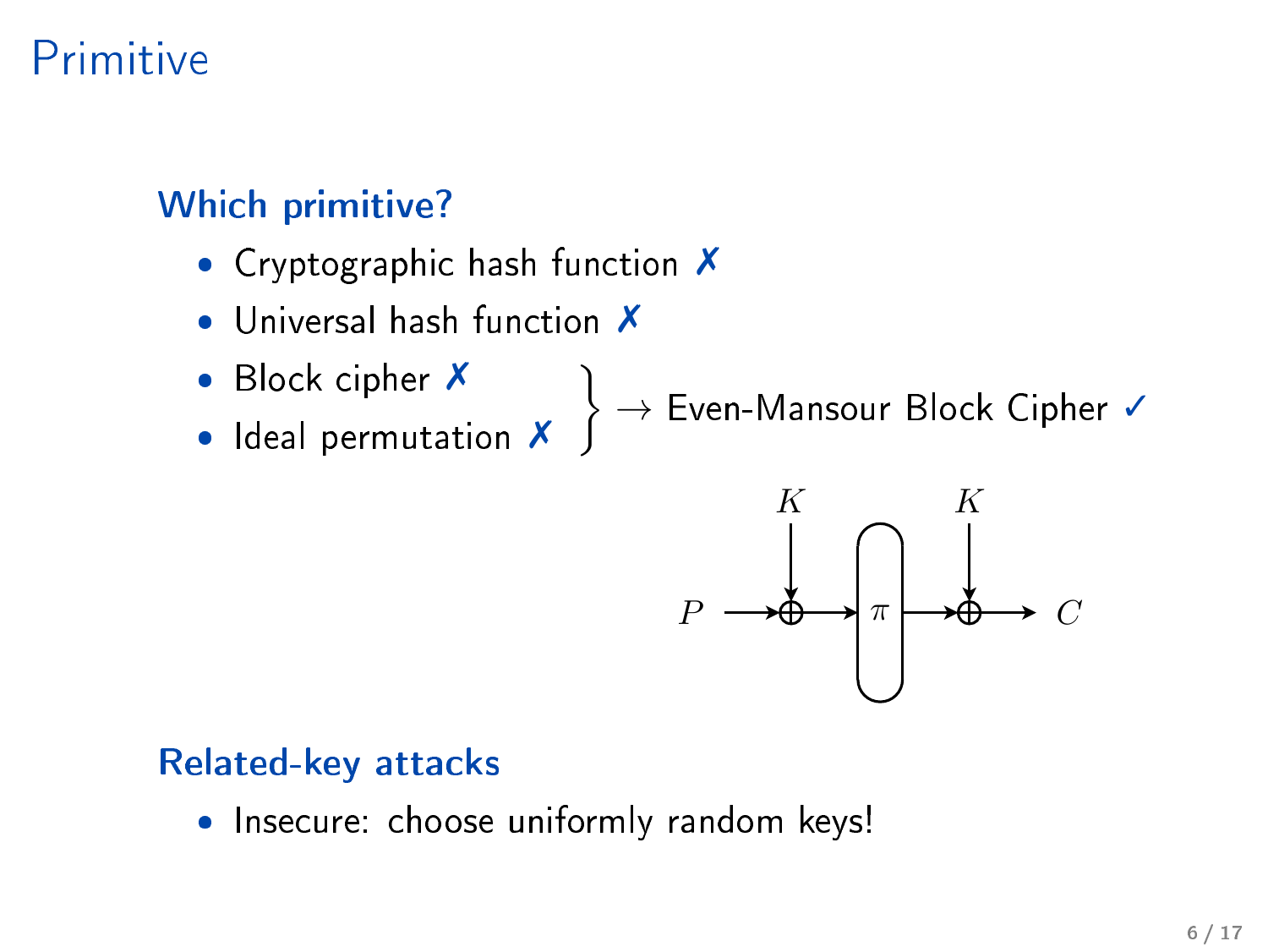### Chaskey: Mode of Operation

- $\bullet\,$  Split  $m$  into  $\ell$  blocks of  $n$  bits
- Top:  $|m_{\ell}|=n$
- $K_1 = 2K$

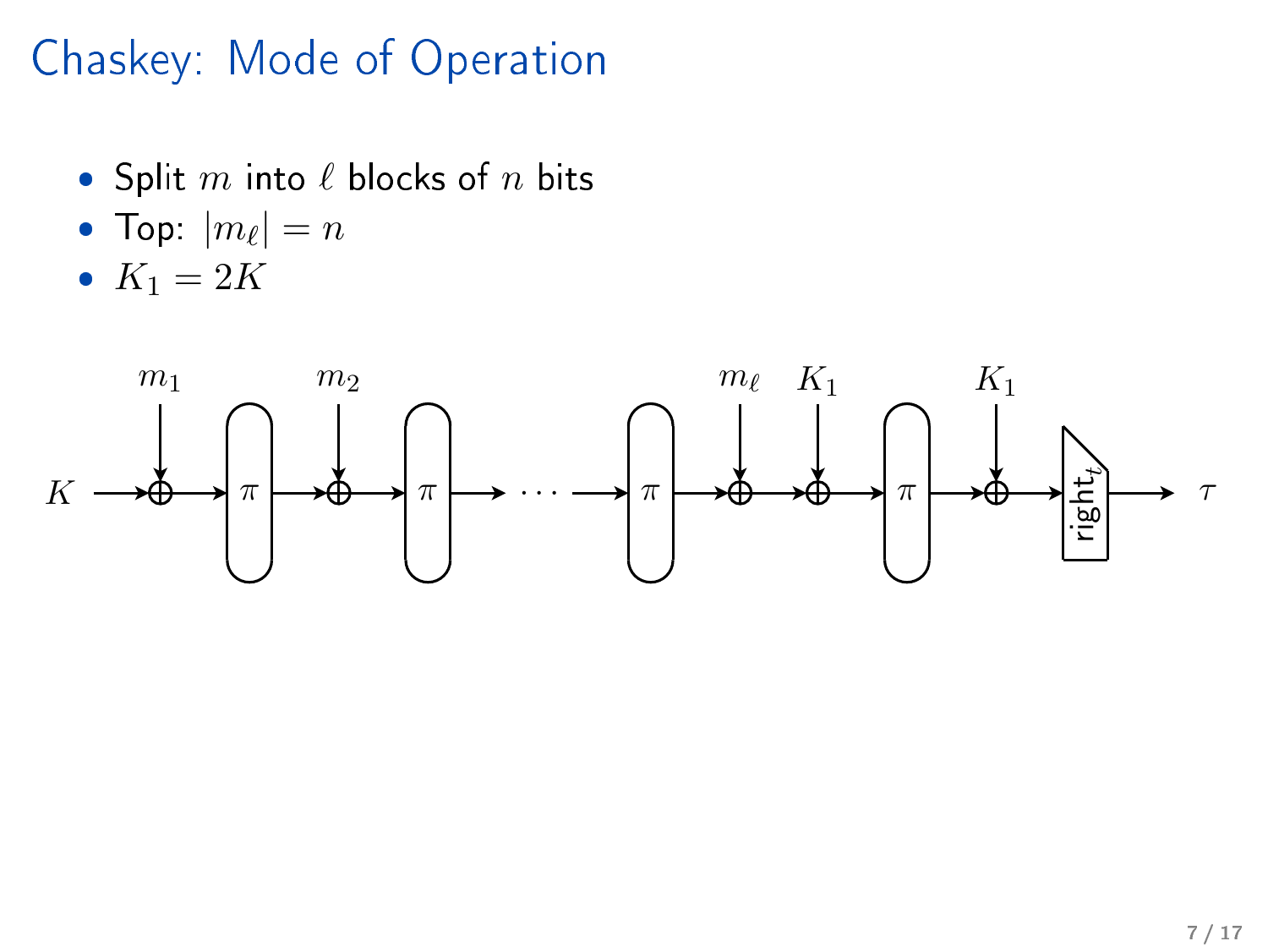#### **Chaskey: Mode of Operation** Chaskey: Mode of Operation

- $\bullet\,$  Split  $m$  into  $\ell$  blocks of  $n$  bits
- Top:  $|m_\ell| = n$ , bottom:  $0 \leq |m_\ell| < n$
- $K_1 = 2K$ ,  $K_2 = 4K$



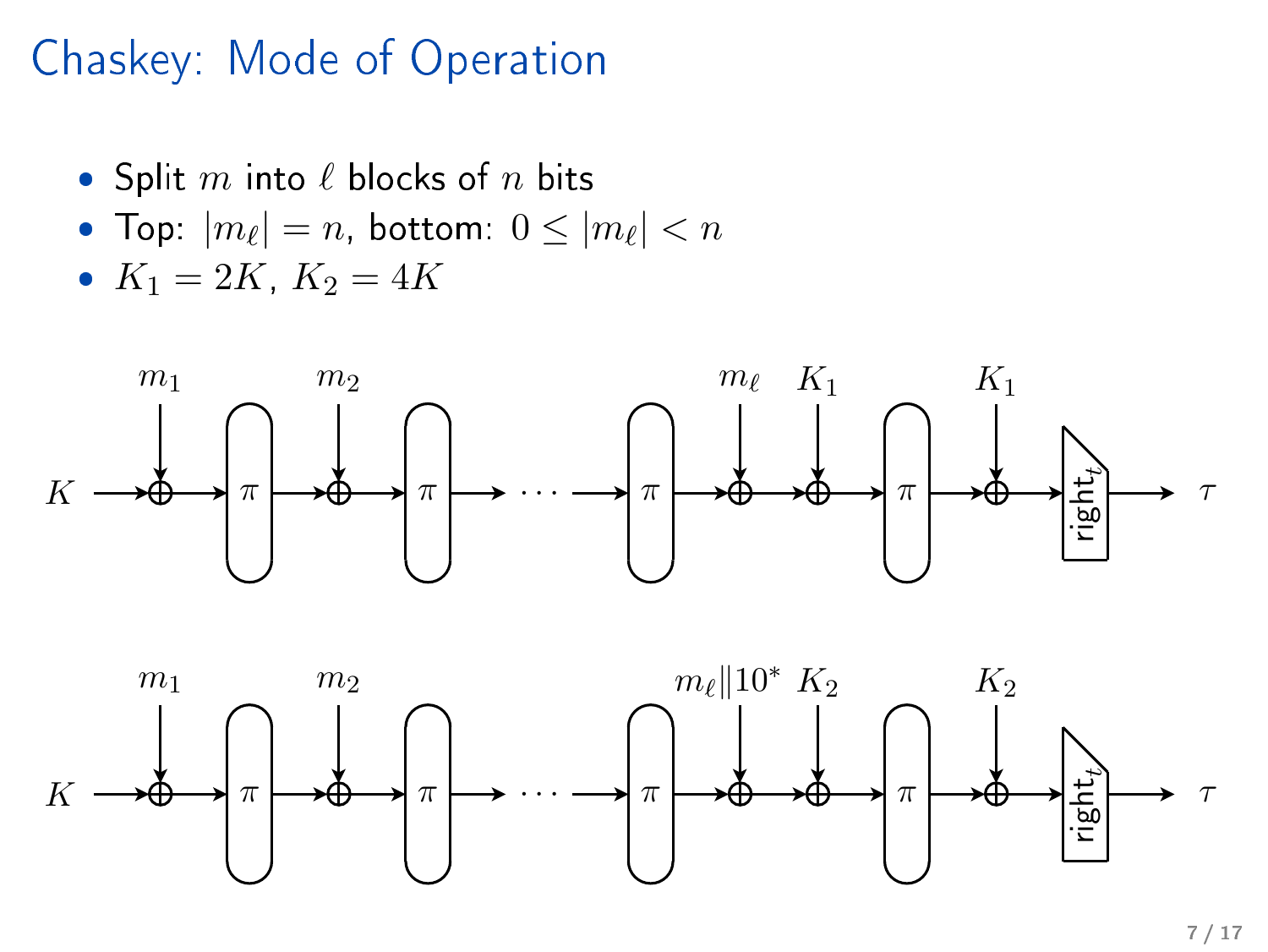Chaskey: Mode of Operation: Phantom XORs Chaskey: Mode of Operation: Phantom XORs

- $\bullet\,$  Split  $m$  into  $\ell$  blocks of  $n$  bits
- Top:  $|m_\ell| = n$ , bottom:  $0 \leq |m_\ell| < n$
- $K_1 = 2K$ ,  $K_2 = 4K$



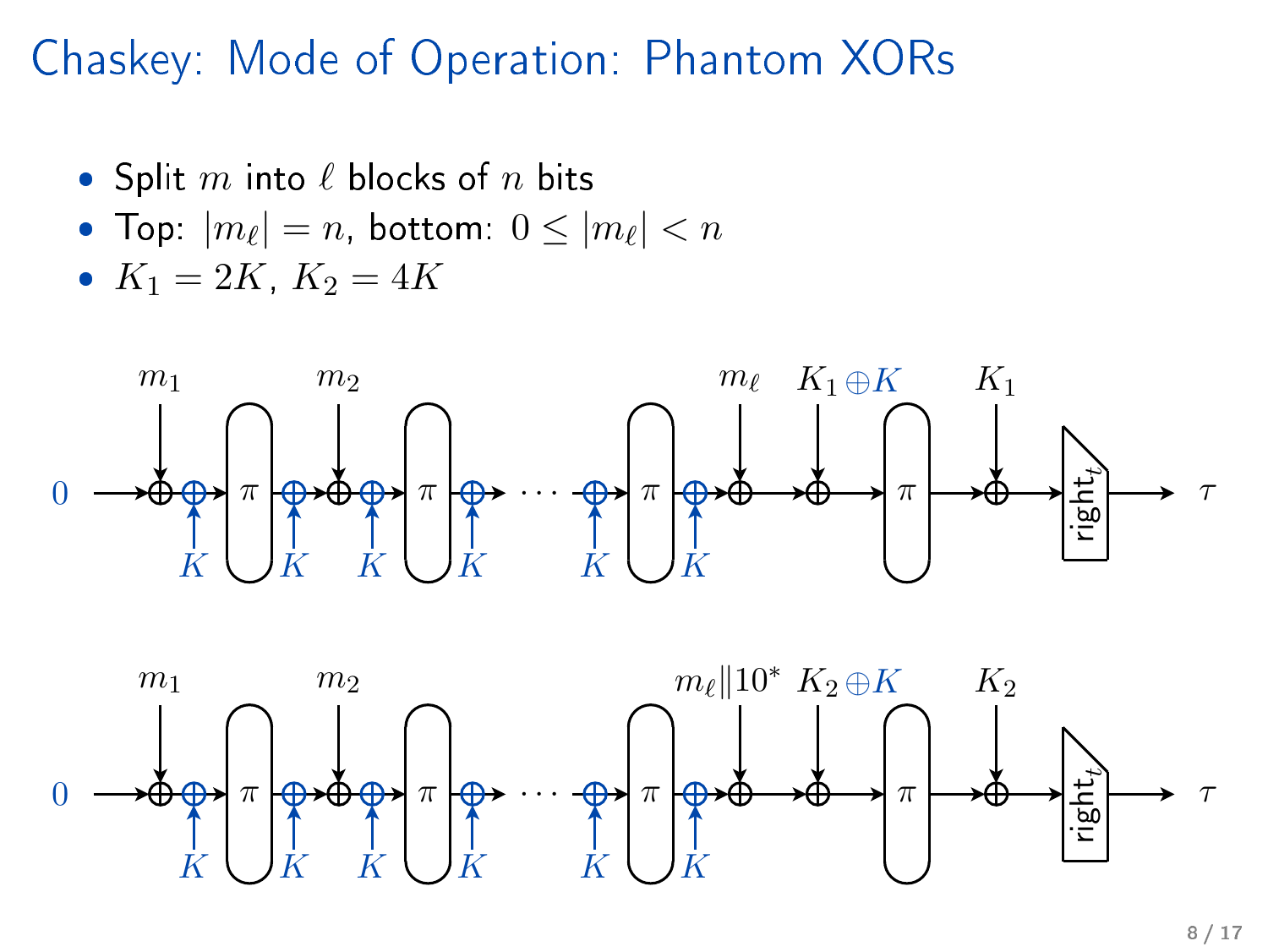Chaskey: Mode of Operation: Phantom XORs Chaskey: Mode of Operation: Phantom XORs

- $\bullet\,$  Split  $m$  into  $\ell$  blocks of  $n$  bits
- Top:  $|m_\ell| = n$ , bottom:  $0 \leq |m_\ell| < n$
- $K_1 = 2K$ ,  $K_2 = 4K$

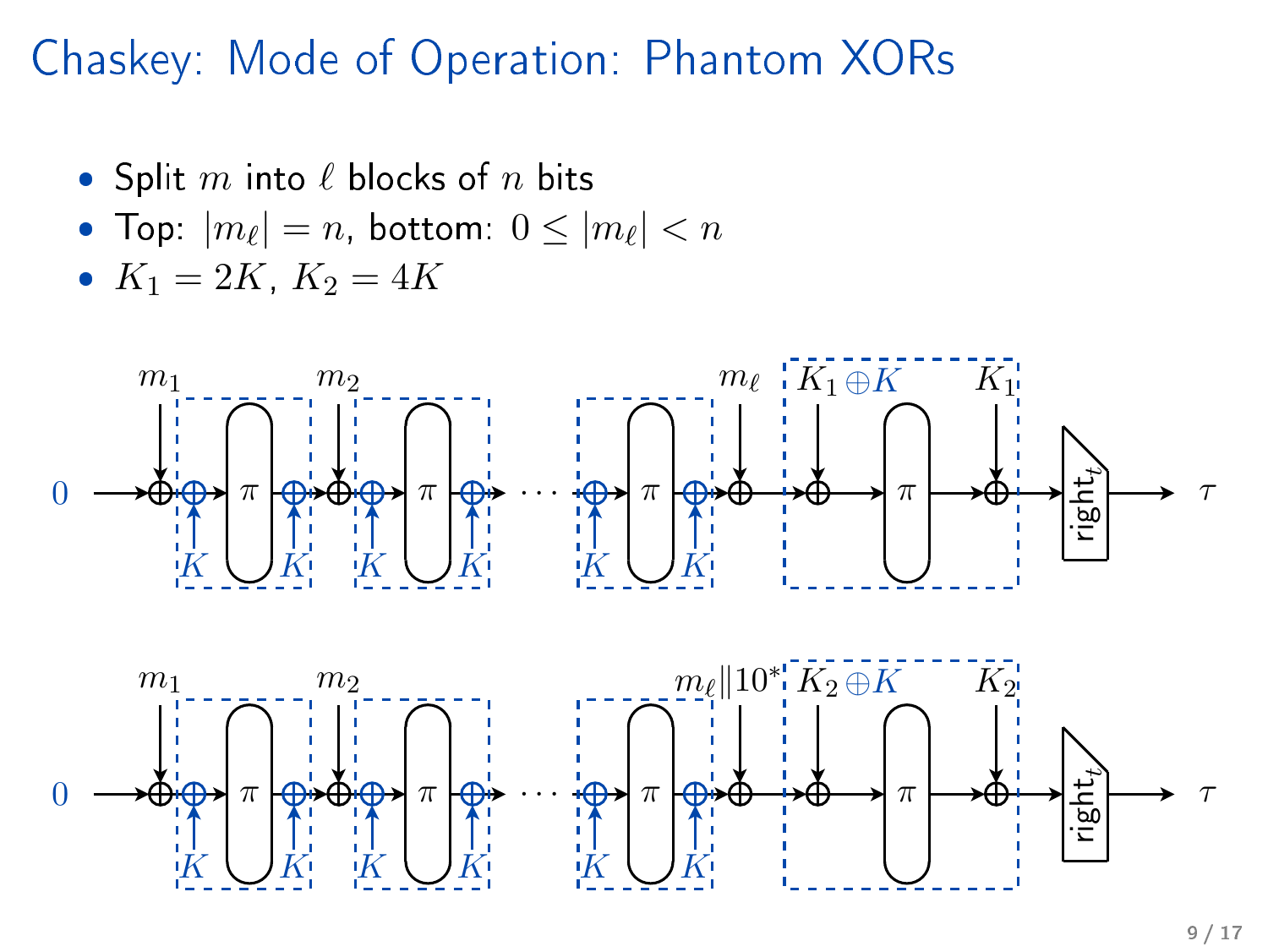Chaskey: Mode of Operation: Block-cipher-based ipher-based of Operation: Mode of Operation: Block of Operation: Block of Operation: Block of Operation: Block

- $\bullet\,$  Split  $m$  into  $\ell$  blocks of  $n$  bits
- Top:  $|m_\ell| = n$ , bottom:  $0 \leq |m_\ell| < n$
- $K_1 = 2K$ ,  $K_2 = 4K$

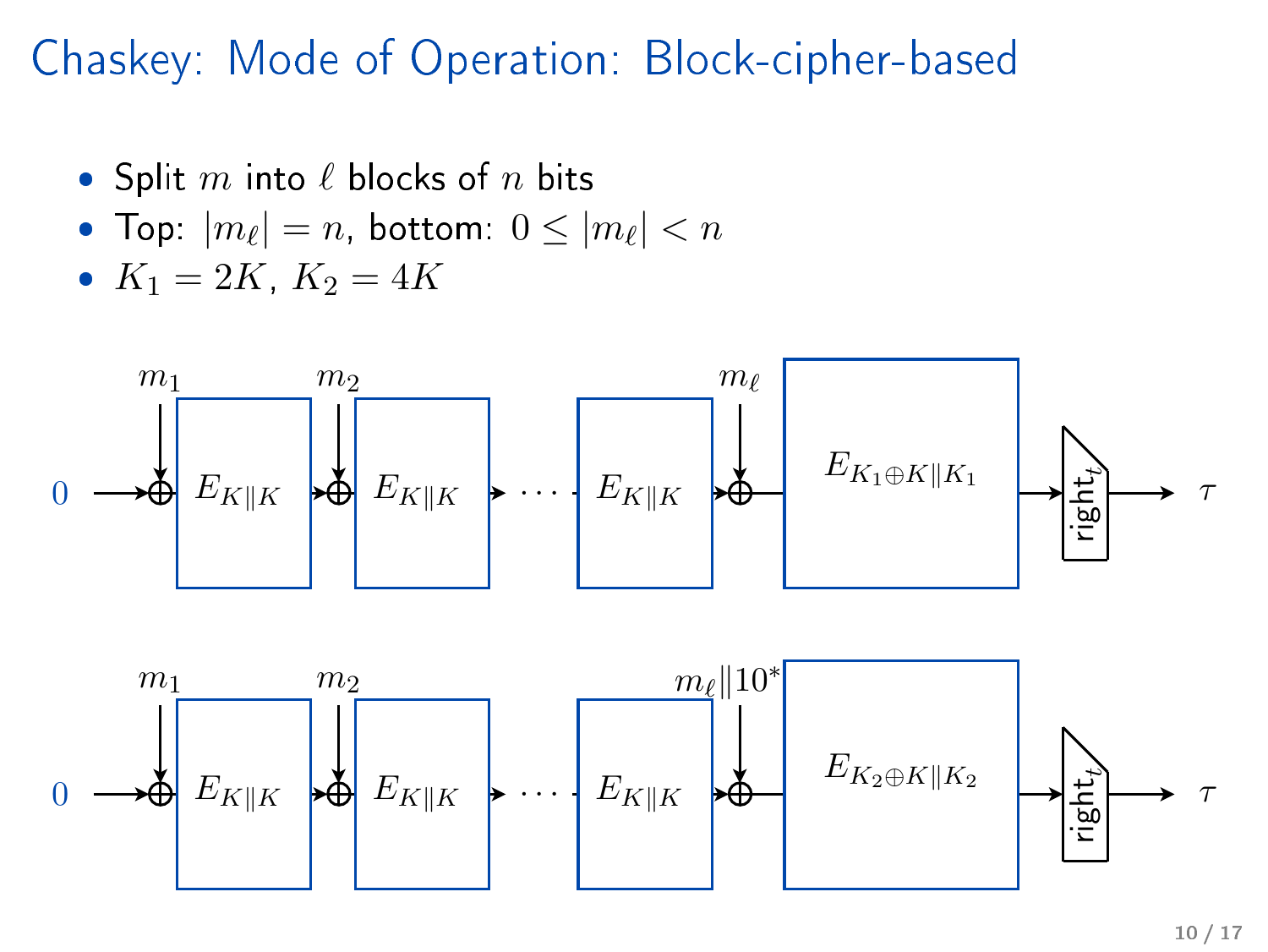Chaskey: Mode of Operation: Block-cipher-based ipher-based of Operation: Mode of Operation: Block of Operation: Block of Operation: Block of Operation: Block

- $\bullet\,$  Split  $m$  into  $\ell$  blocks of  $n$  bits
- Top:  $|m_\ell| = n$ , bottom:  $0 \leq |m_\ell| < n$
- 

•  $K_1 = 2K$ ,  $K_2 = 4K$  variant of FCBC [BR'00]

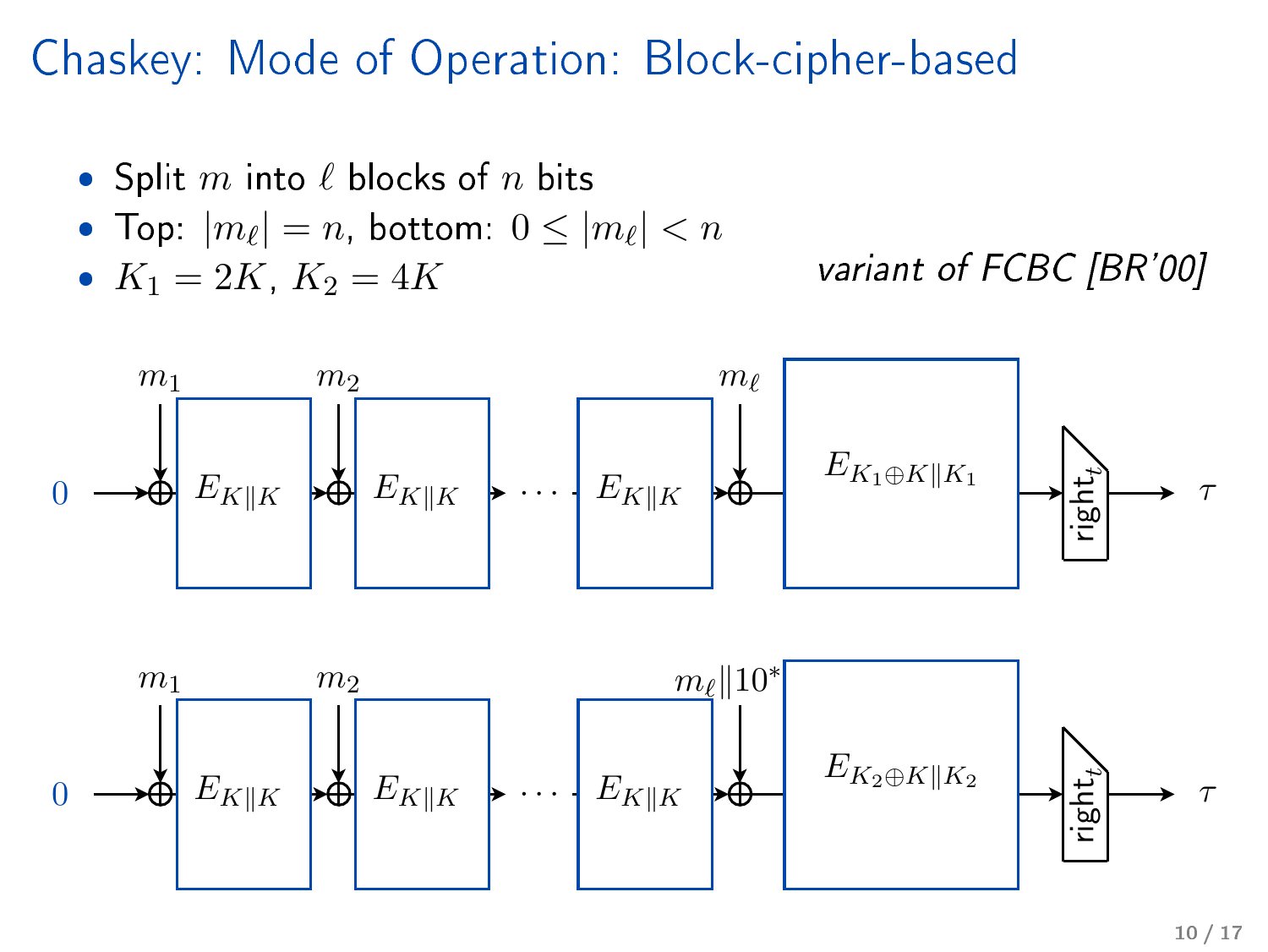- $\bullet\,$  Split  $m$  into  $\ell$  blocks of  $n$  bits
- Top:  $|m_\ell| = n$ , bottom:  $0 \leq |m_\ell| < n$
- 

•  $K_1 = 2K$ ,  $K_2 = 4K$  variant of CMAC [IK'03]



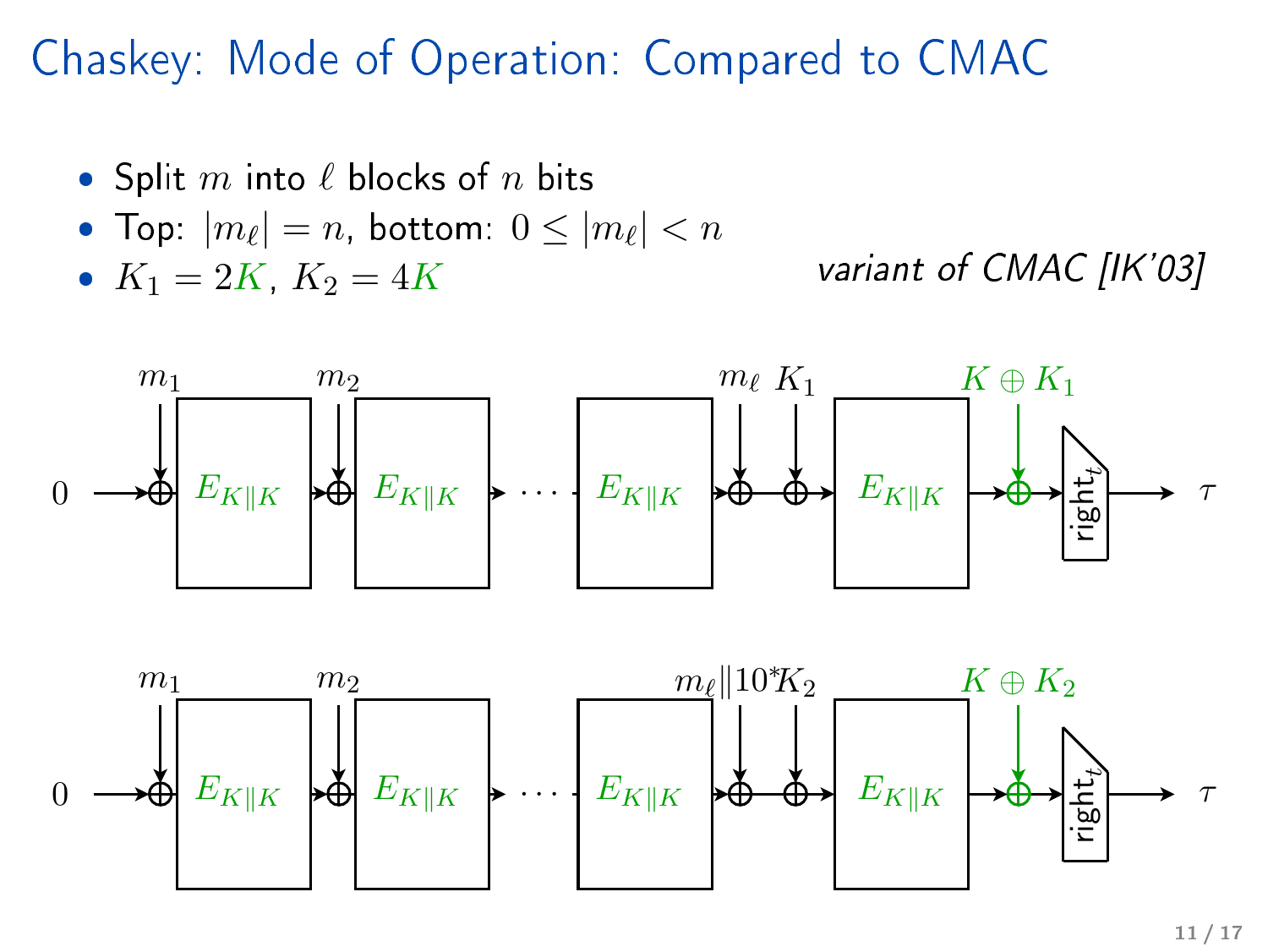

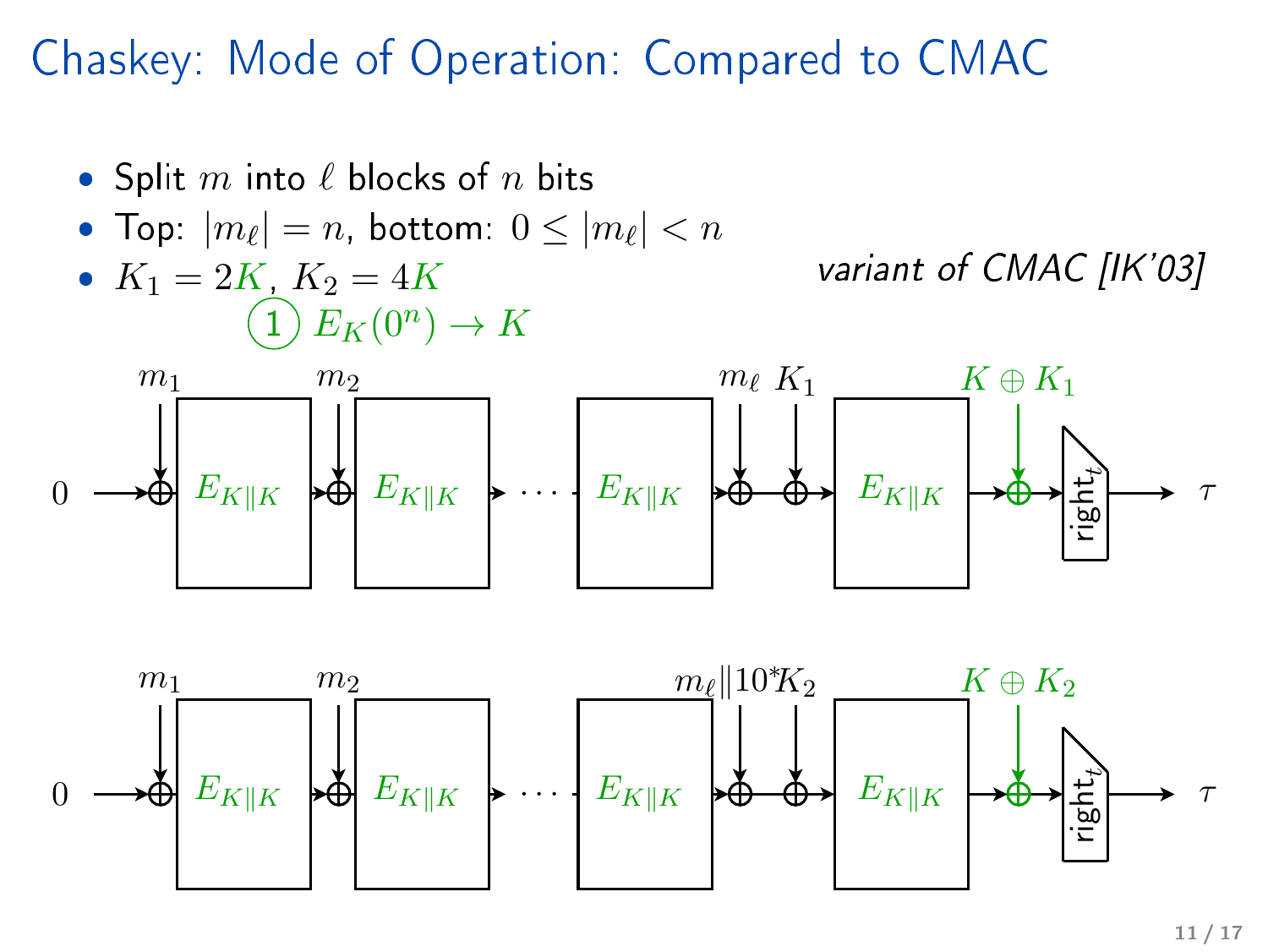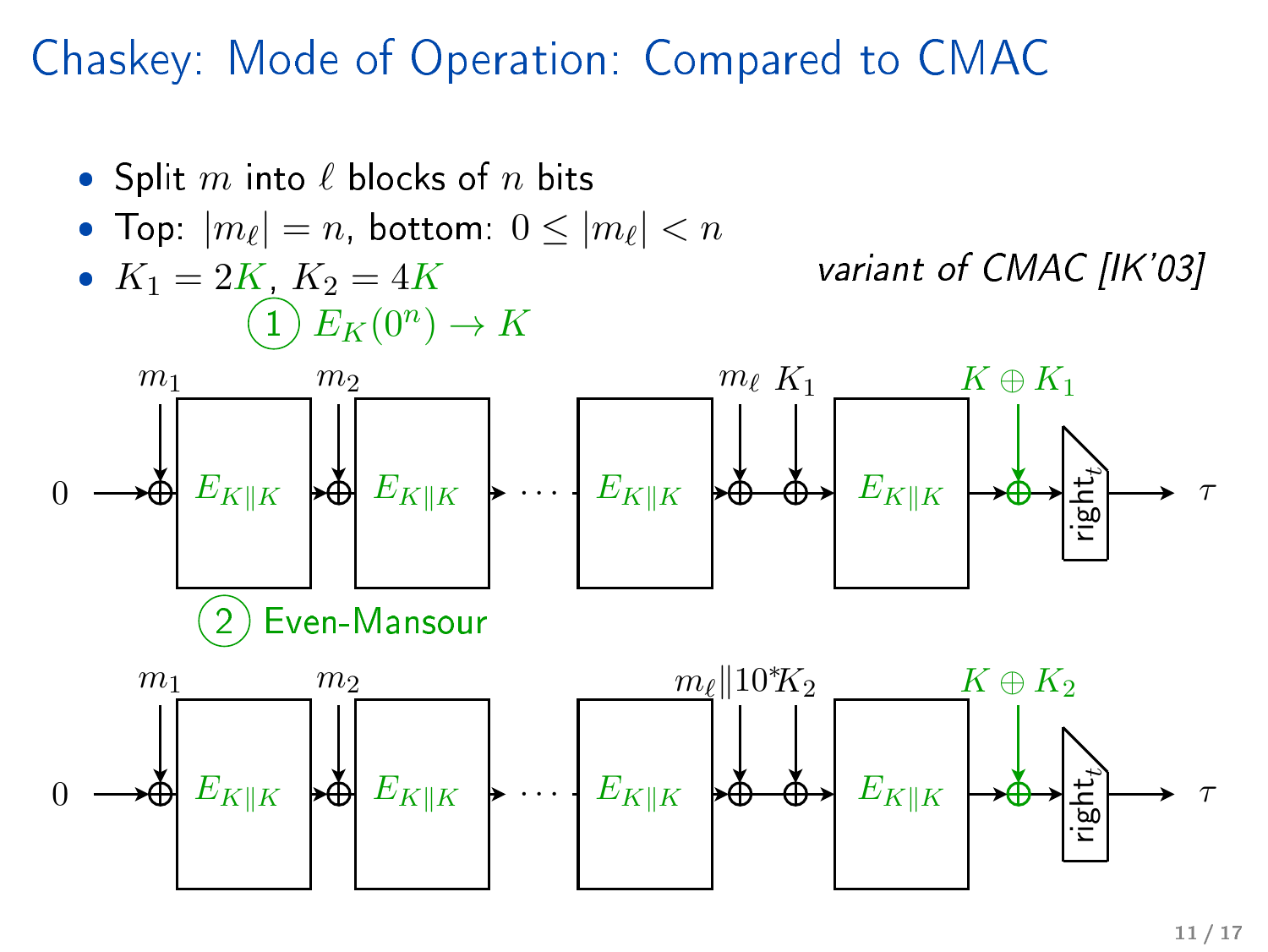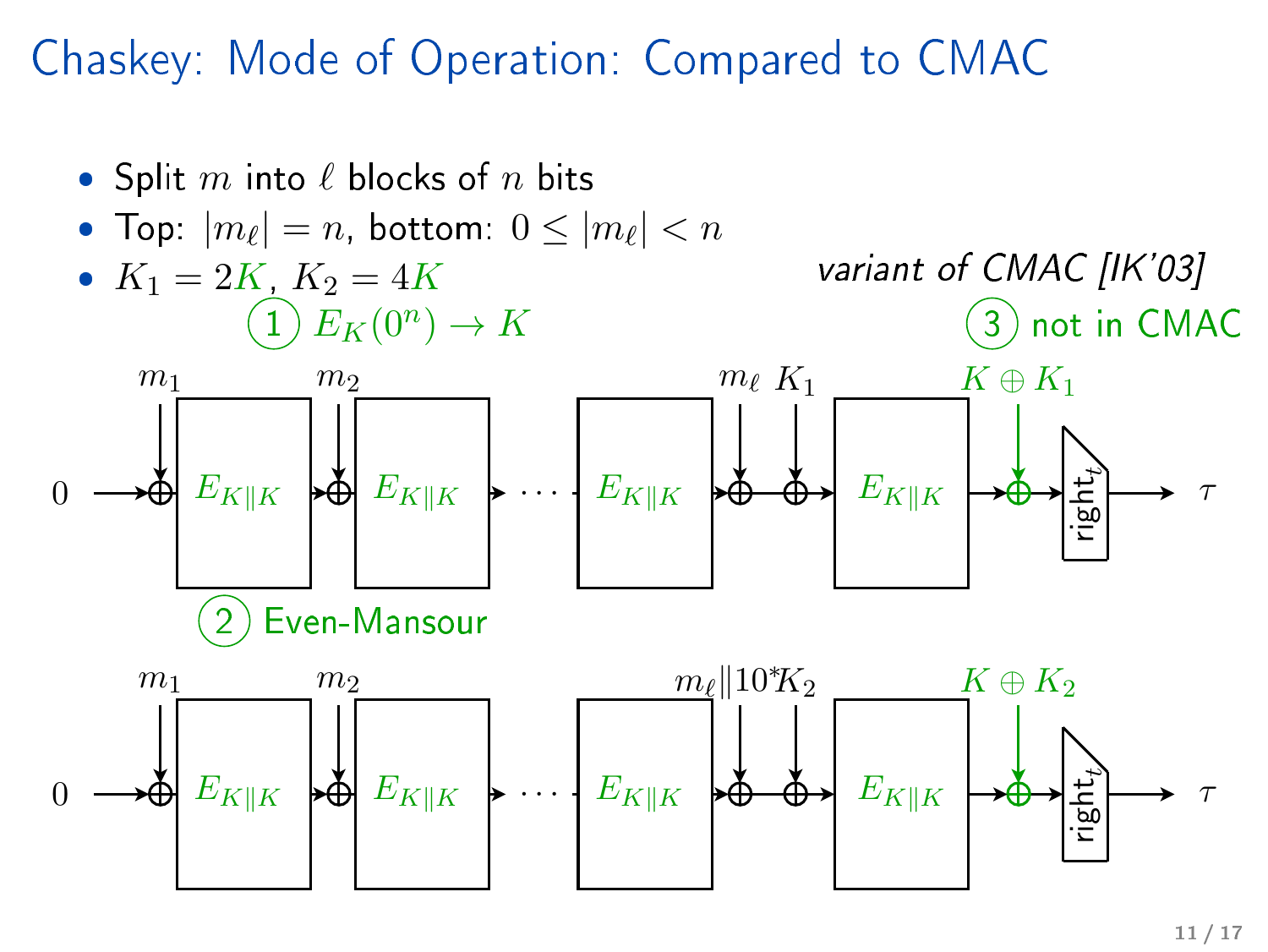### Cryptanalysis

### MAC forgery: find new valid  $(m, \tau)$

- $\bullet$  D: data complexity (# chosen plaintexts)
- $T$  time complexity (# permutation eval.)

#### **Attacks**

- Internal collision:  $D \approx 2^{n/2}$
- Key recovery:  $T \approx 2^n/D$
- Tag guessing:  $\qquad \approx 2^t$  guesses

#### Chaskey parameters

 $\bullet\,$  Key size, block size:  $n=128,\;$  tag length:  $t\ge 64$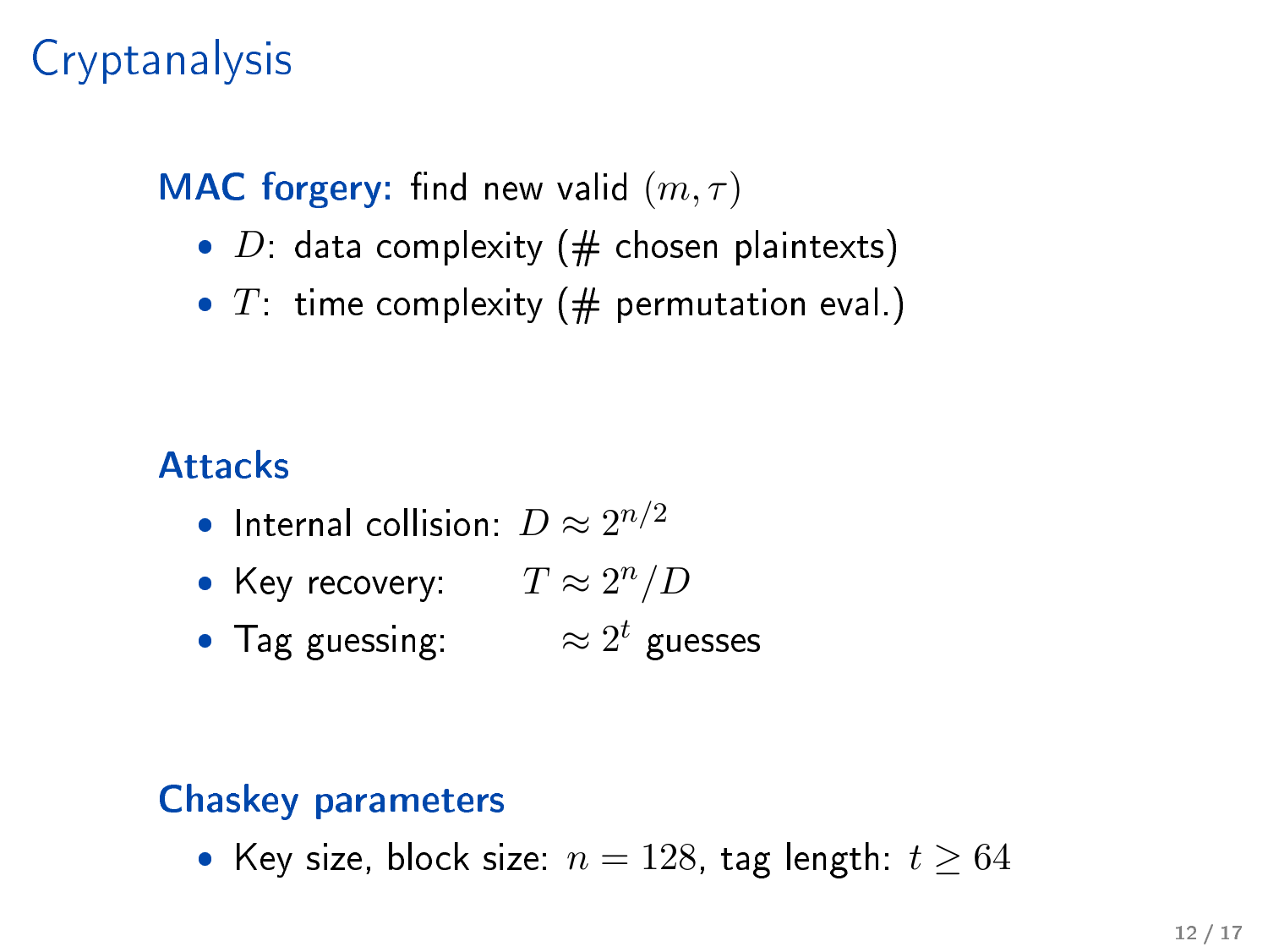### Permutation



#### **Design** die gewone van die koninkelijke koninkelijke koninkelijke koninkelijke koninkelijke koninkelijke koninkelijke

- $\mathcal{A}$  and  $\mathcal{A}$
- Inspired by Siphash Park and the Siphash Park and the Siphash Park and the Siphash Park and the Siphash Park and
- 32-bit words
- $\bullet$  8 rounds

### **Properties**

- Rotations by 8, 16: faster on 8-bit  $\mu$ C
- Fixed point:  $0 \to 0$
- Cryptanalysis: rotational, (truncated) differential, MitM, slide,... see paper!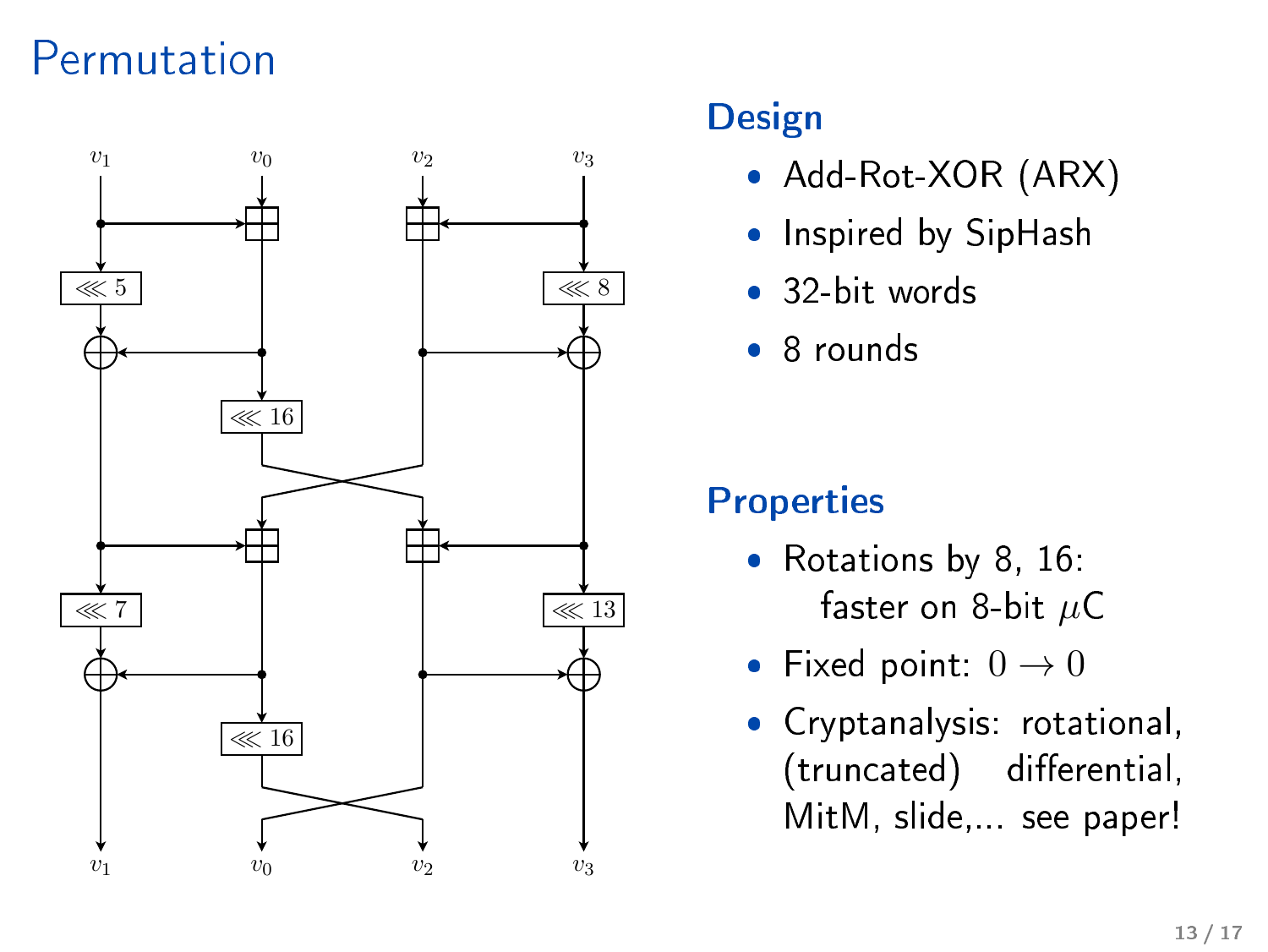## Chaskey: Speed Optimized (gcc-O2)

| Microcontroller | Algorithm    | Data<br>[byte] | <b>ROM</b><br>[byte] | <b>Speed</b><br>[cycles/byte] |
|-----------------|--------------|----------------|----------------------|-------------------------------|
| Cortex-M0       | AES-128-CMAC | 16<br>128      | 13492<br>13492       | 1734<br>136 5                 |
|                 | Chaskey      | 16<br>128      | 1308<br>1308         | 213<br>183                    |
| Cortex-M4       | AES-128-CMAC | 16<br>128      | 28.524<br>28.524     | 1183<br>105.0                 |
|                 | Chaskey      | 16<br>128      | 908<br>908           | 10.6<br>70                    |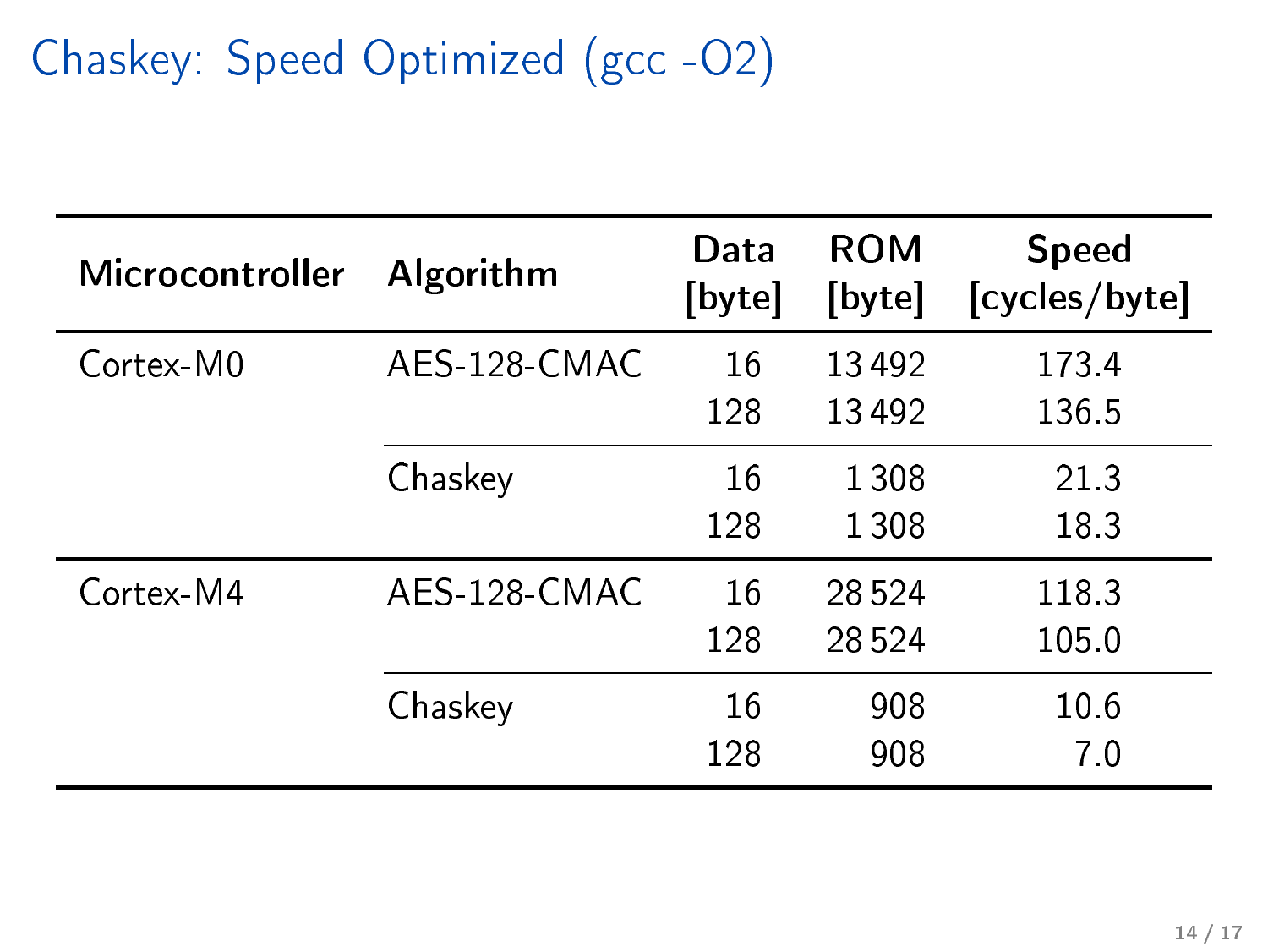## Chaskey: Size Optimized (gcc-Os)

| Microcontroller | Algorithm    | Data<br>[byte] | <b>ROM</b><br>[byte] | <b>Speed</b><br>[cycles/byte] |
|-----------------|--------------|----------------|----------------------|-------------------------------|
| Cortex-M0       | AES-128-CMAC | 16<br>128      | 11664<br>11664       | 1764<br>140.0                 |
|                 | Chaskey      | 16<br>128      | 414<br>414           | 218<br>16.9                   |
| Cortex-M4       | AES-128-CMAC | 16<br>128      | 10925<br>10925       | 1275<br>894                   |
|                 | Chaskey      | 16<br>128      | 402<br>402           | 16 1<br>11.2                  |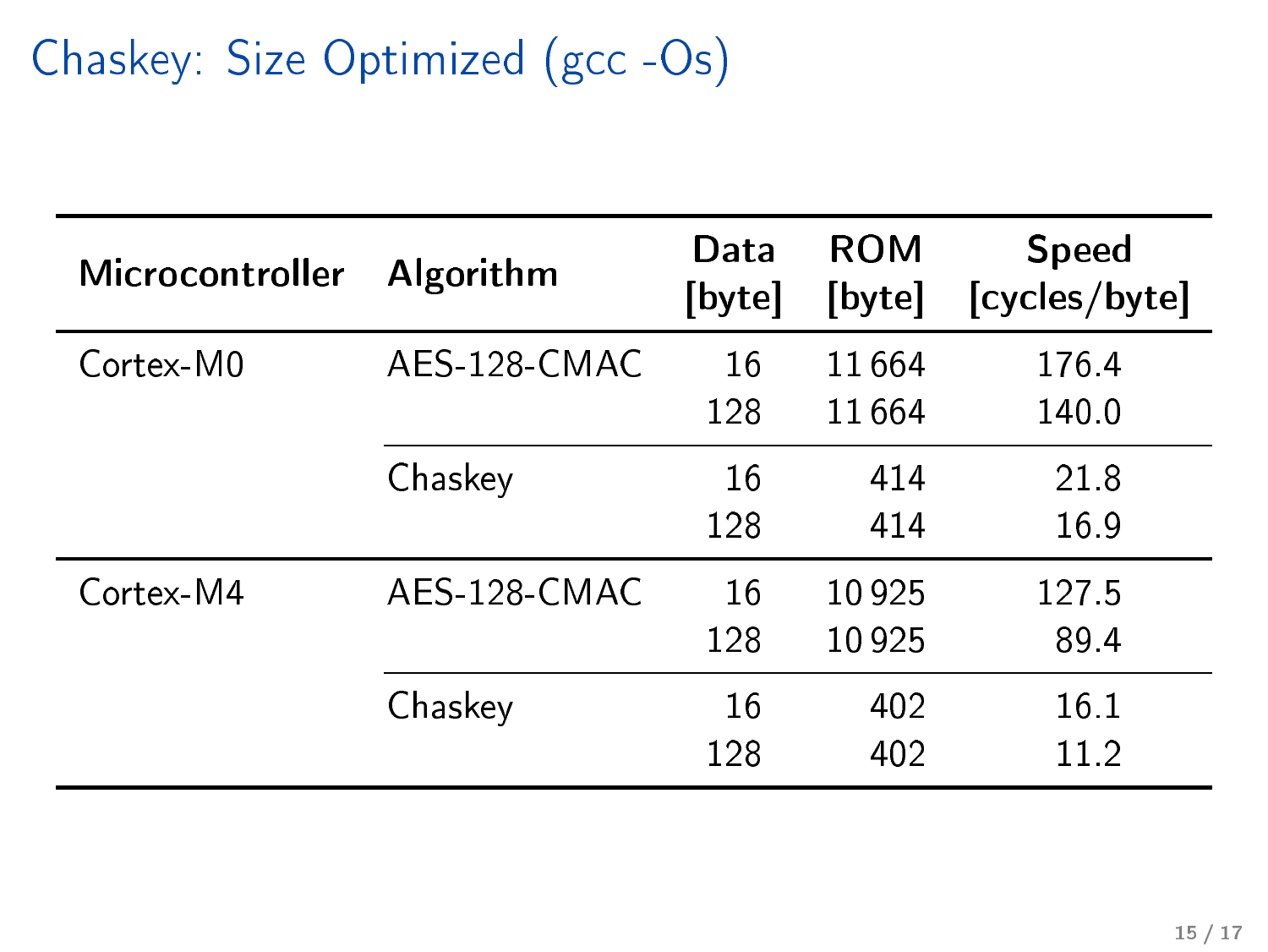### **Summary**

### Chaskey:

#### MAC algorithm for 32-bit microcontrollers

- Addition-Rotation-XOR (ARX)
- Even-Mansour blo
k ipher
- ARM Cortex-M: 7-15 $\times$  faster than AES-128-CMAC